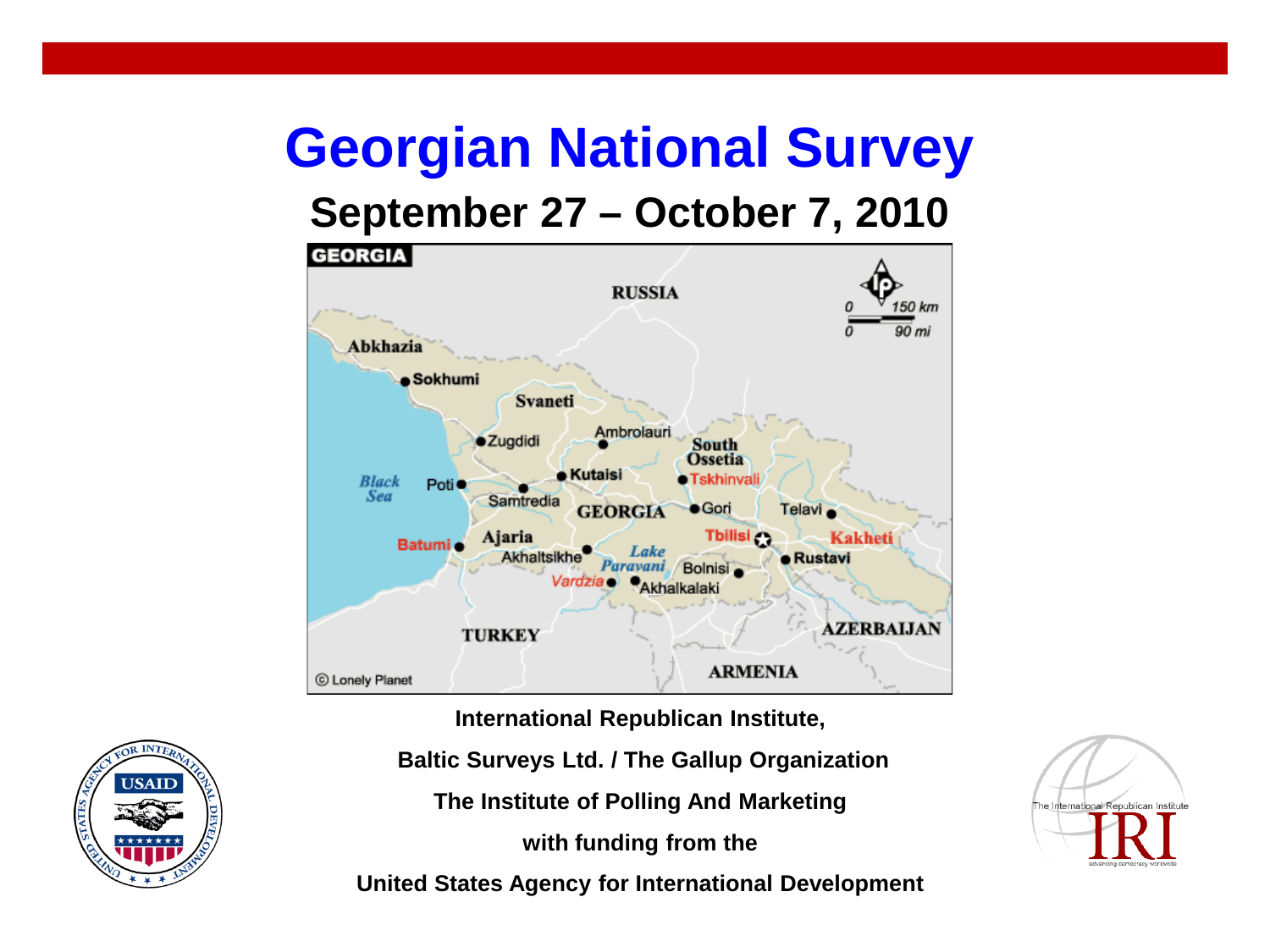### **INFORMATION ABOUT THE SURVEY**

- **The survey was conducted by the Institute of Polling and Marketing for Baltic Surveys/Gallup on behalf of the International republican Institute.**
- **The sample consisted of 1,500 permanent Georgian residents older than the age of 18 and eligible to vote, and is representative of the general population by age, gender, education and religion.**
- **The sample design was a multi-stage random sample.**
	- **Stage One: Break country into official administrative regions.**
	- **Stage Two: Select clusters of sampling points based on settlement population (large, medium, small towns and villages). One sample point – approximately one percent of survey population (10-12 surveys). Sampling points in each region were selected based on the percentage of population living in the various levels of settlement in that same region.**
- **Respondents were selected by the random route method, using the next birthday rule to select a respondent from within a household.**
- **Data was collected from September 27 - October 7, 2010, through face-to-face interviews with the respondents.**
- **Poll was conducted nationwide, including the capital and all major regional centers.**
- **The margin of error does not exceed +/-2.5 percent.**
- **Response rate was 69 percent.**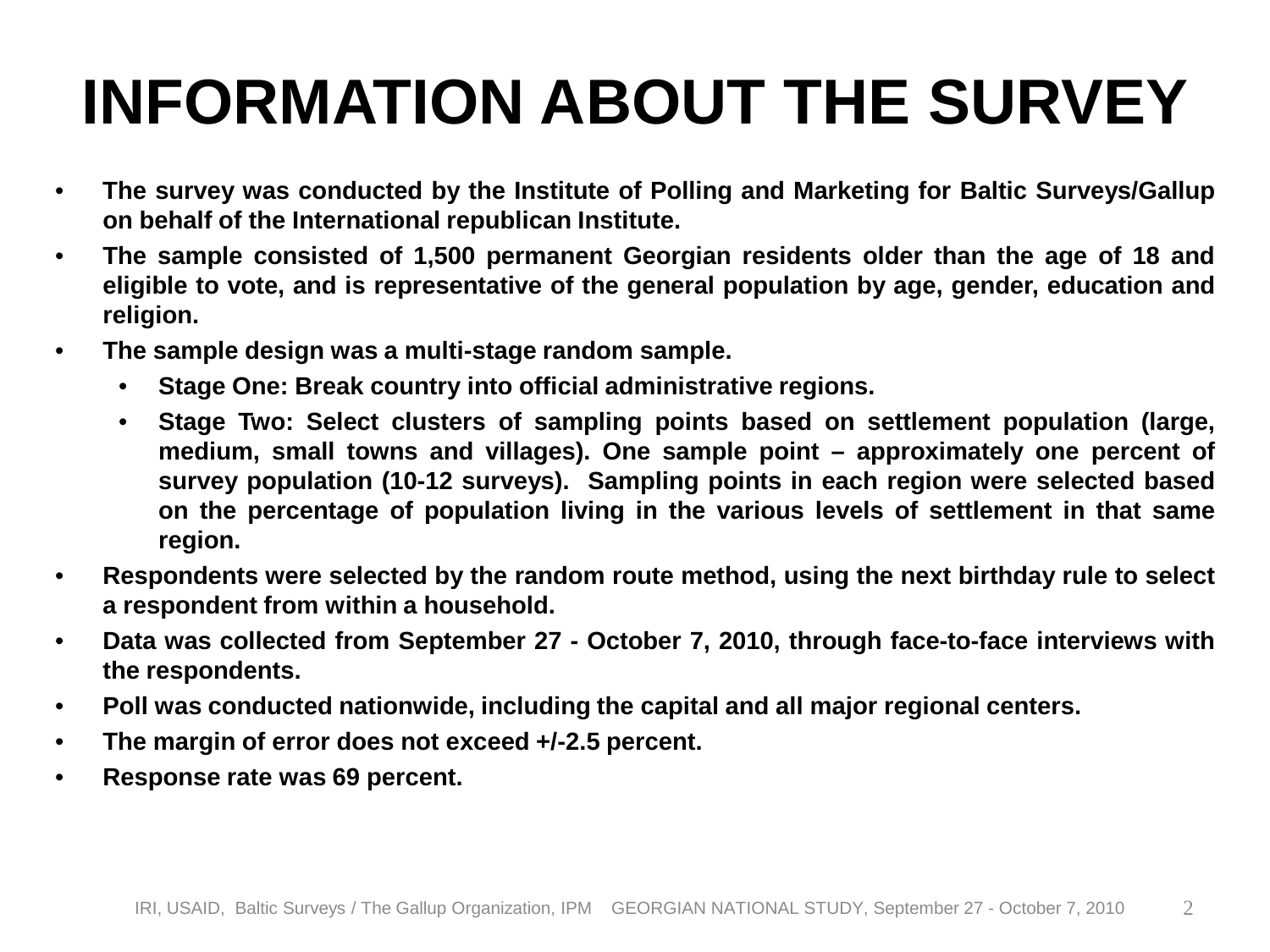### **MOOD OF THE COUNTRY**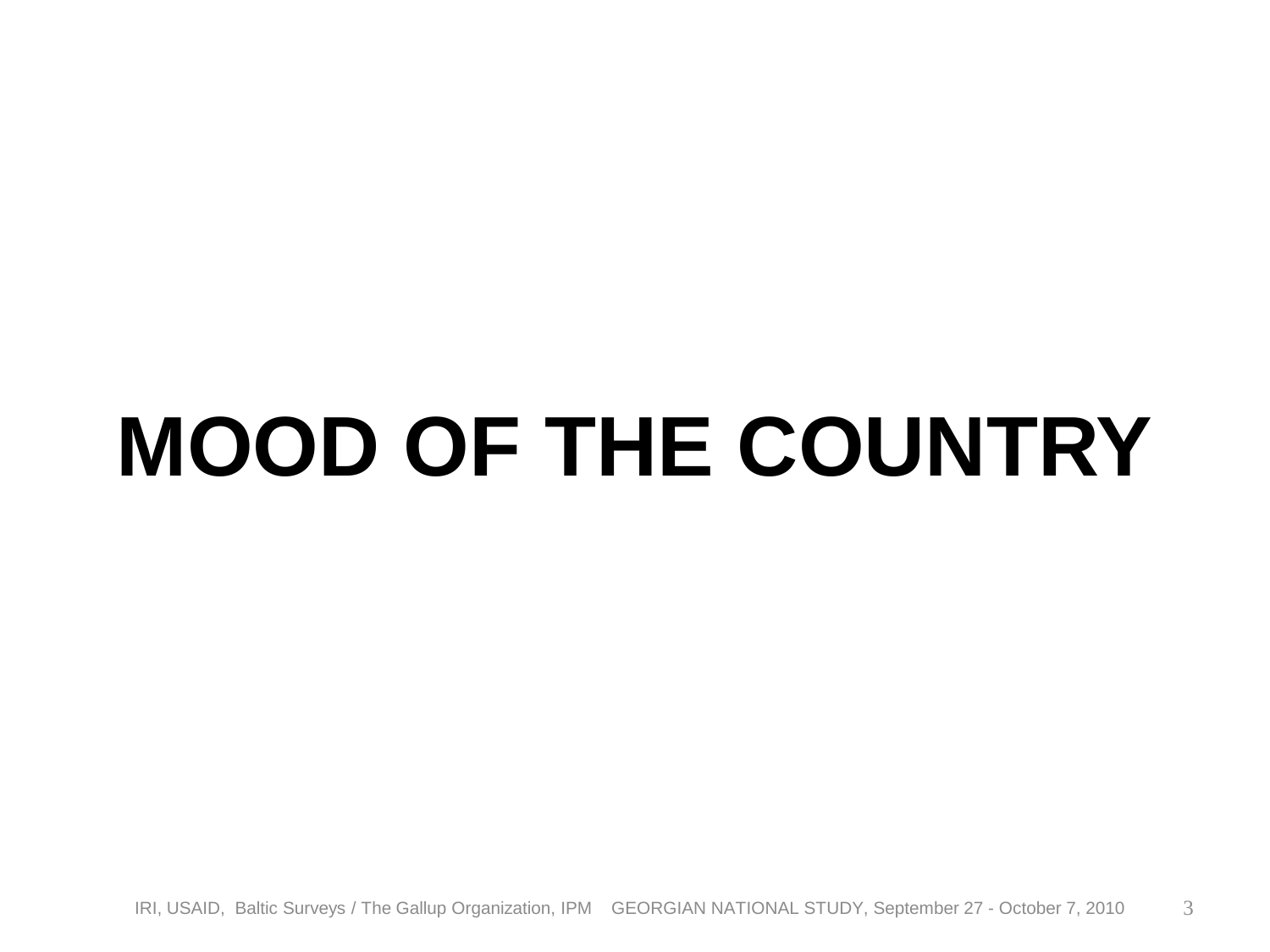#### **Over the last two months, the economic situation in Georgia has…?**



IRI, USAID, Baltic Surveys / The Gallup Organization, IPM GEORGIAN NATIONAL STUDY, September 27 - October 7, 2010 4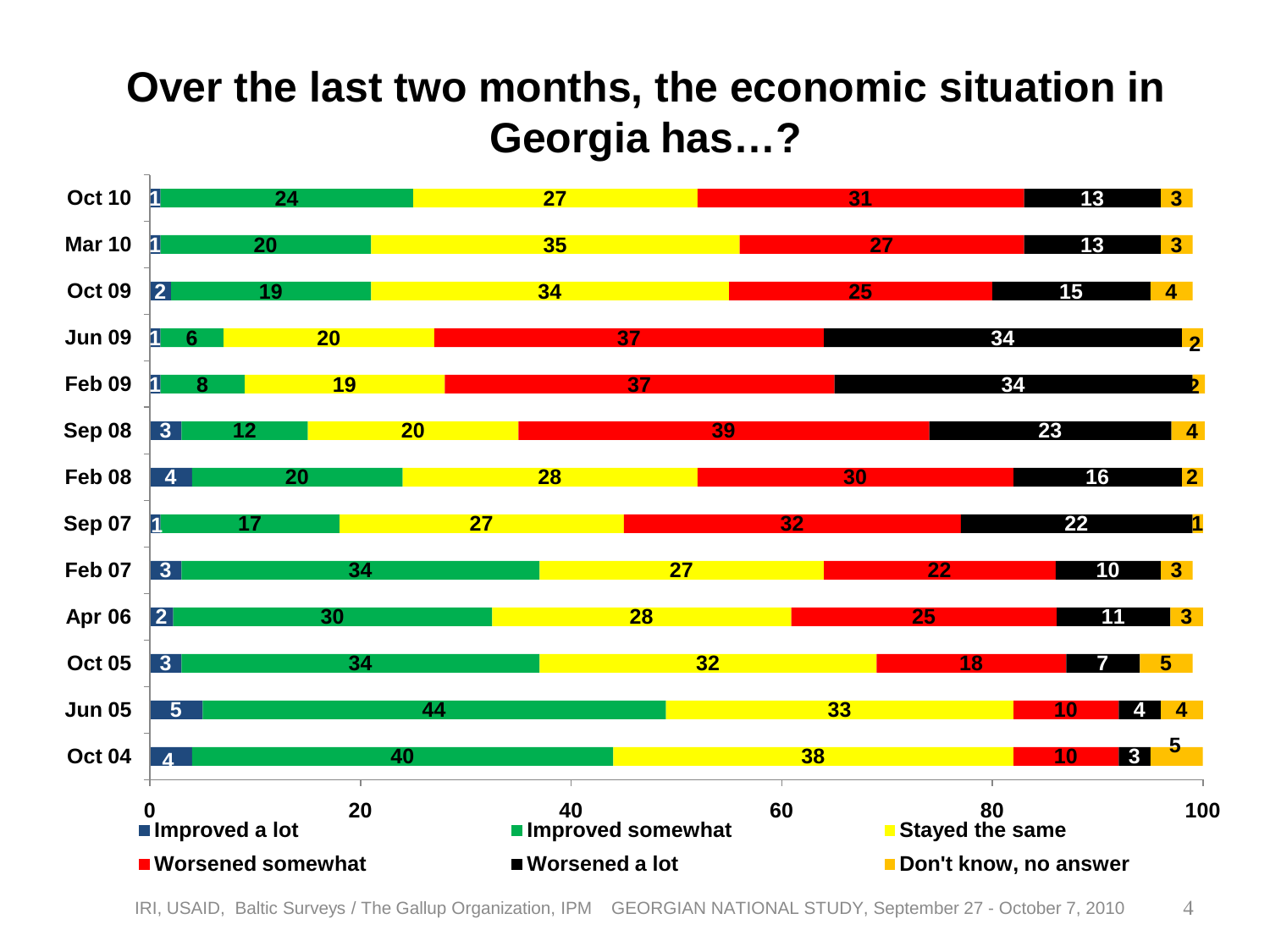#### **Over the last two months, the financial situation of your household has…?**



IRI, USAID, Baltic Surveys / The Gallup Organization, IPM GEORGIAN NATIONAL STUDY, September 27 - October 7, 2010 5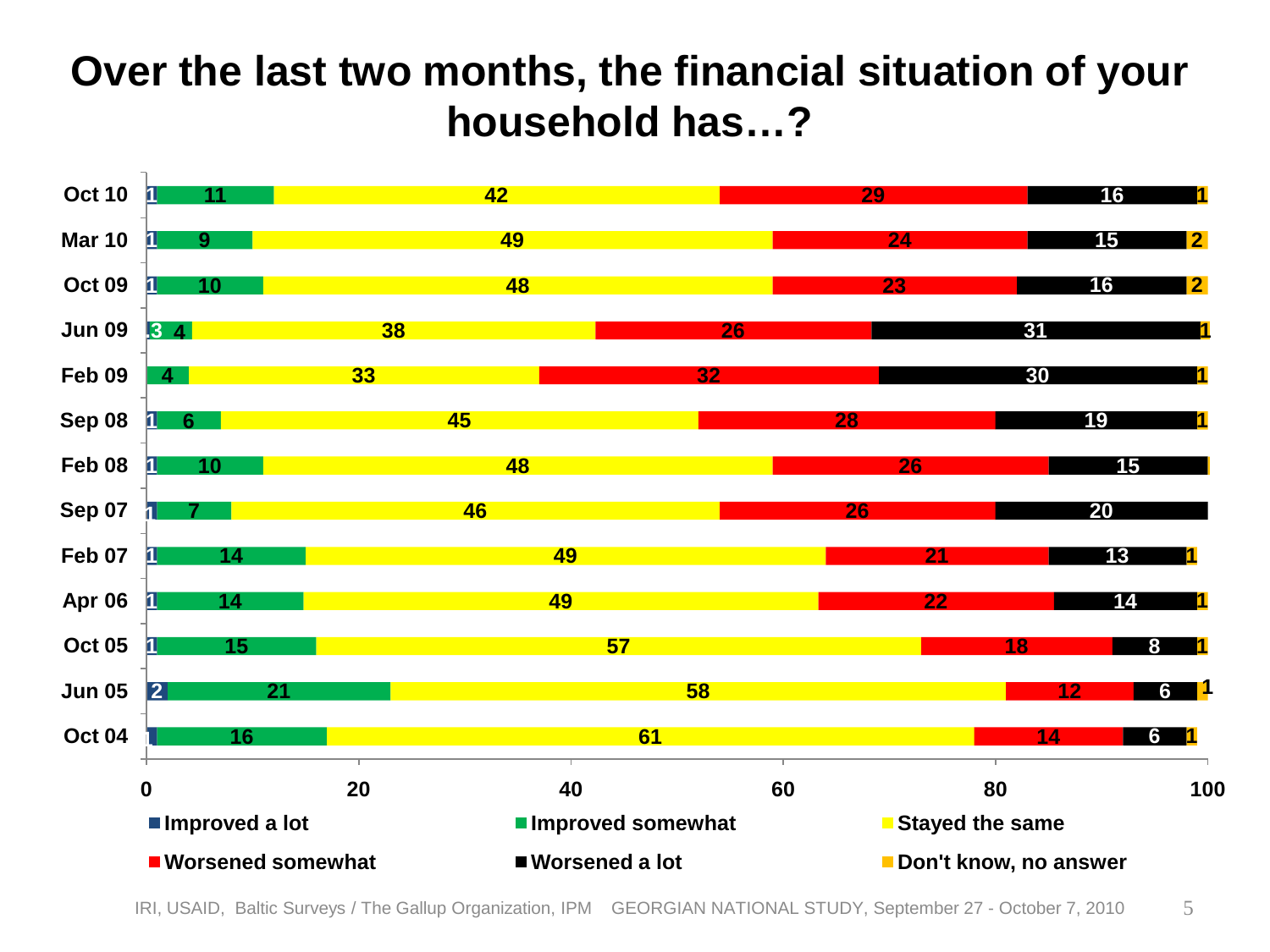#### **How would you evaluate the prevailing mood of the Georgian population?**  $\frac{1}{2}$  **2 2 2 1 2 1 3 1 3 1 3 1 3 1 3 1 3 1 3 1 1 1 1 1 5 1 3 <sup>3</sup> <sup>2</sup> <sup>1</sup> <sup>1</sup> <sup>2</sup> <sup>1</sup> <sup>1</sup> <sup>1</sup> <sup>3</sup> <sup>1</sup> <sup>6</sup> <sup>5</sup> <sup>3</sup> <sup>5</sup> <sup>3</sup>** ■ No answer **<sup>2</sup> <sup>2</sup> <sup>1</sup> <sup>2</sup> <sup>1</sup> <sup>1</sup> <sup>2</sup> <sup>5</sup> <sup>5</sup> <sup>3</sup> <sup>4</sup> <sup>3</sup> <sup>7</sup> <sup>8</sup> <sup>9</sup> 11 16 Disbelief in any 16 <sup>12</sup> <sup>14</sup> future improvement Insecurity and fear of the future 43 <sup>44</sup> <sup>44</sup> <sup>45</sup> Apathy Not much hope for the future 33 34 26 <sup>26</sup> <sup>26</sup> <sup>26</sup> <sup>21</sup>** ■ Hope that the **future will be somewhat better 0** +<br>0<br>0 + ■ Belief that the Junos regios segue region region por octos junos Octor Mari/O Octob **future will definitely be better**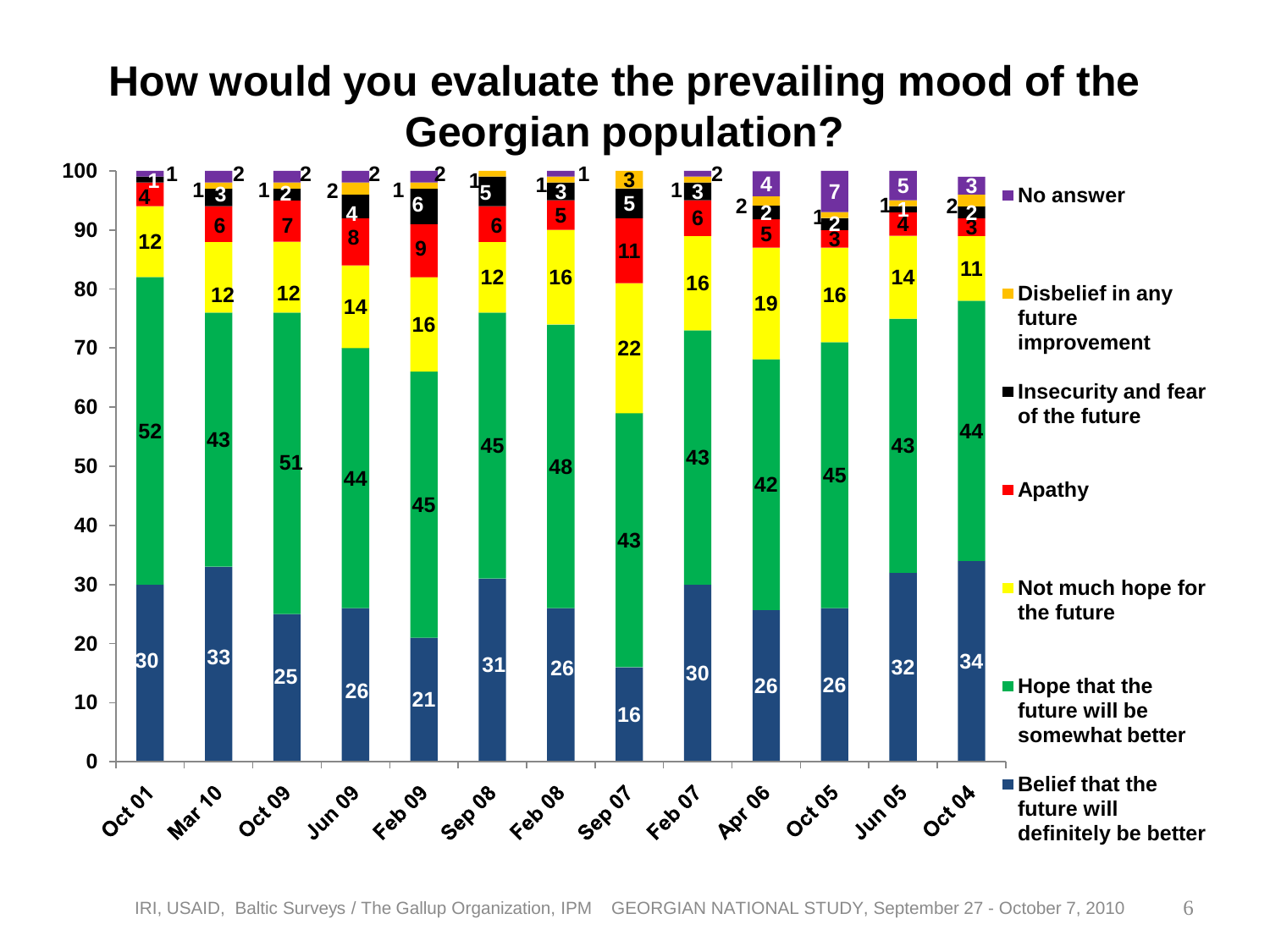### **ISSUES**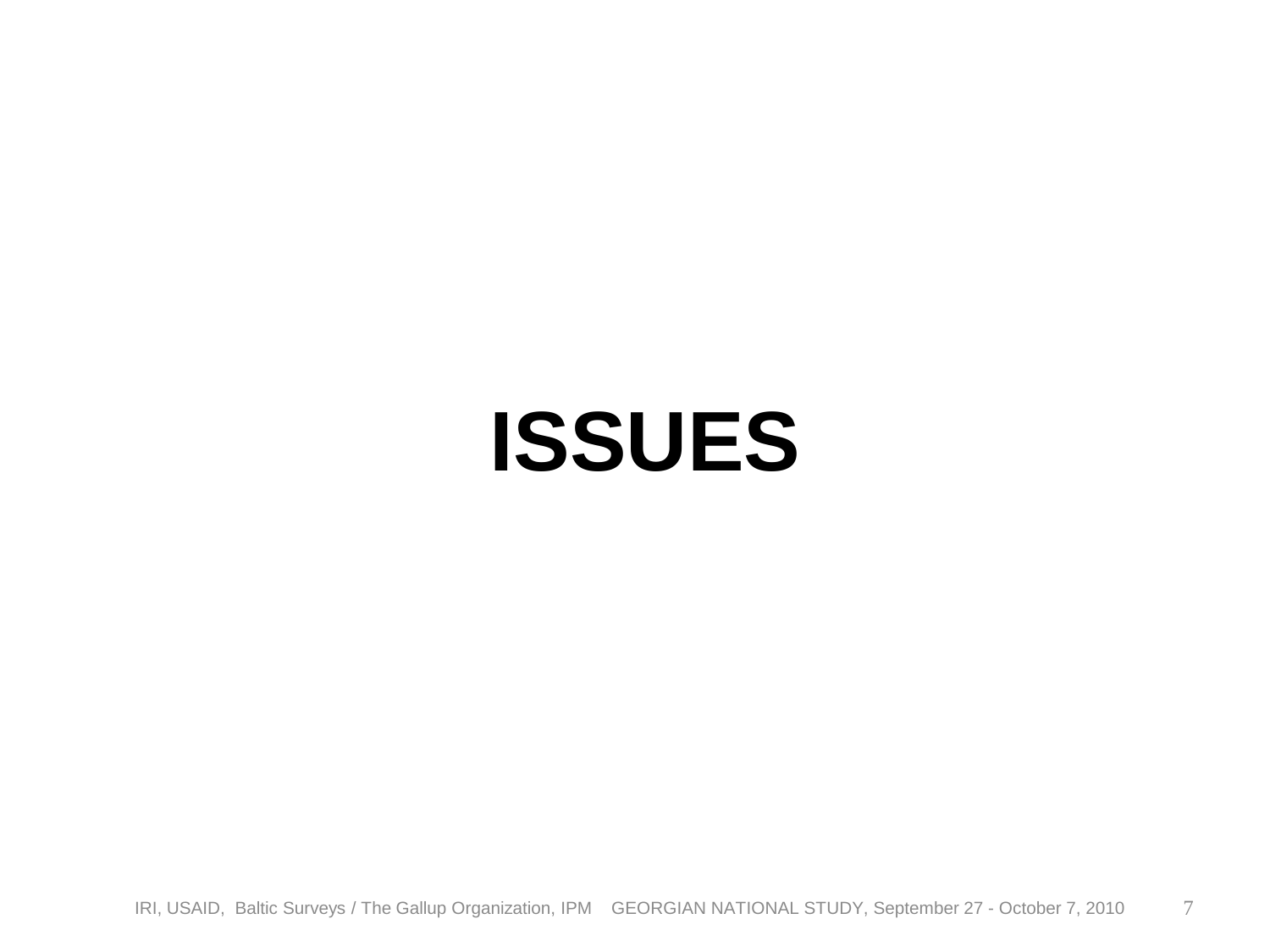

# **What are the main problems that Georgia is facing at the**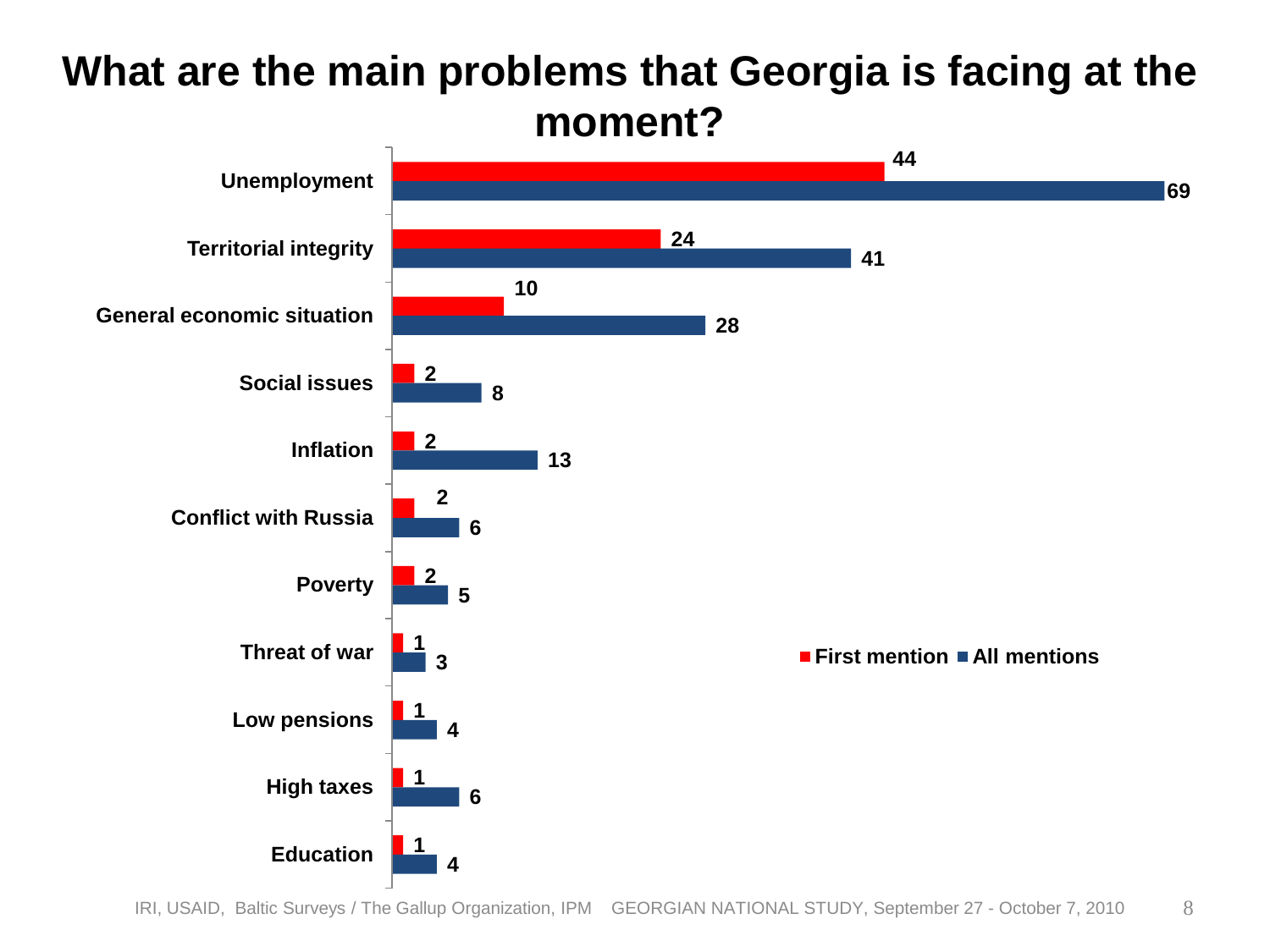#### **What are the main problems facing your town or village at the moment?**

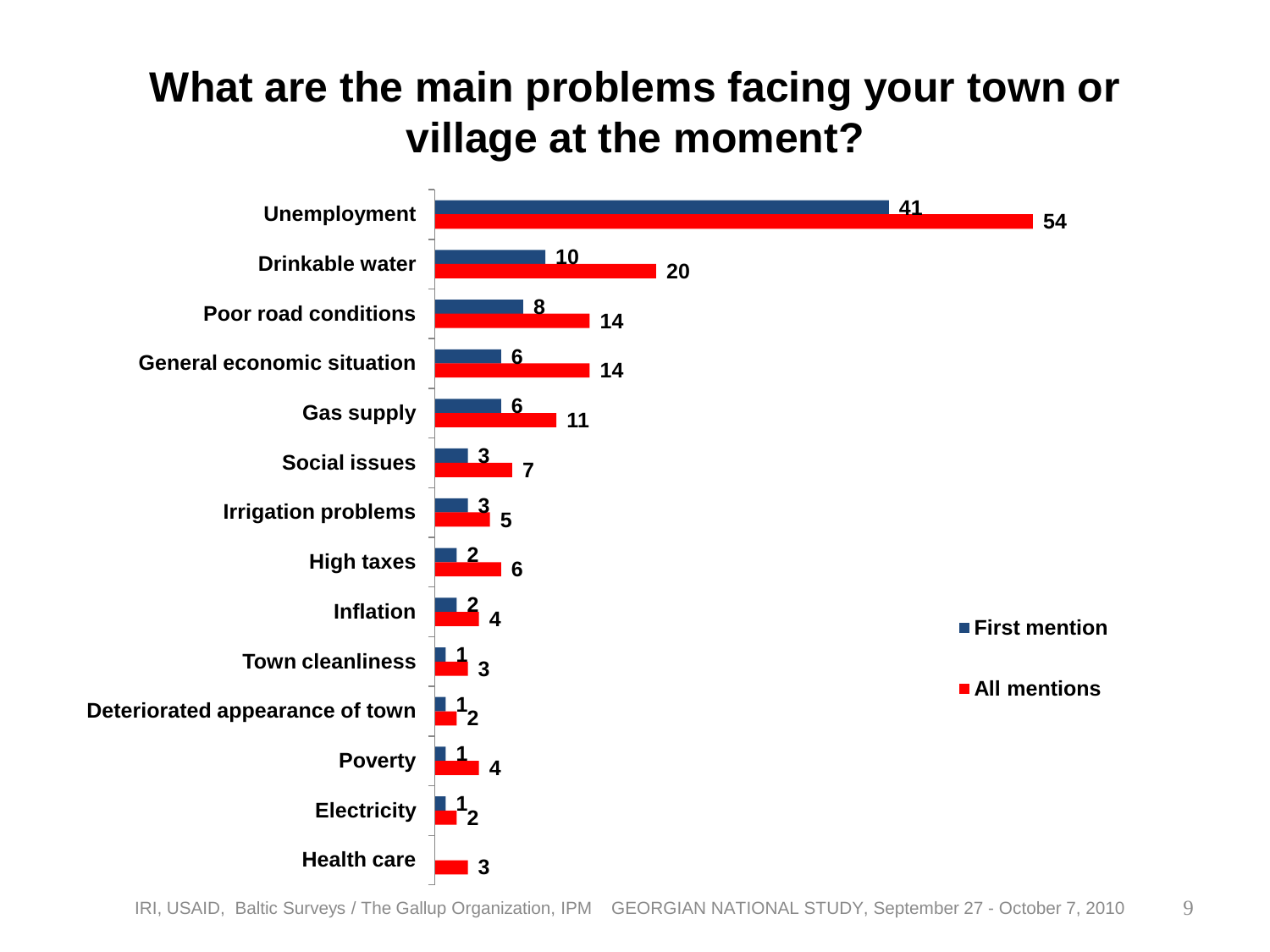#### **What are the most important problems for your and your household members?**

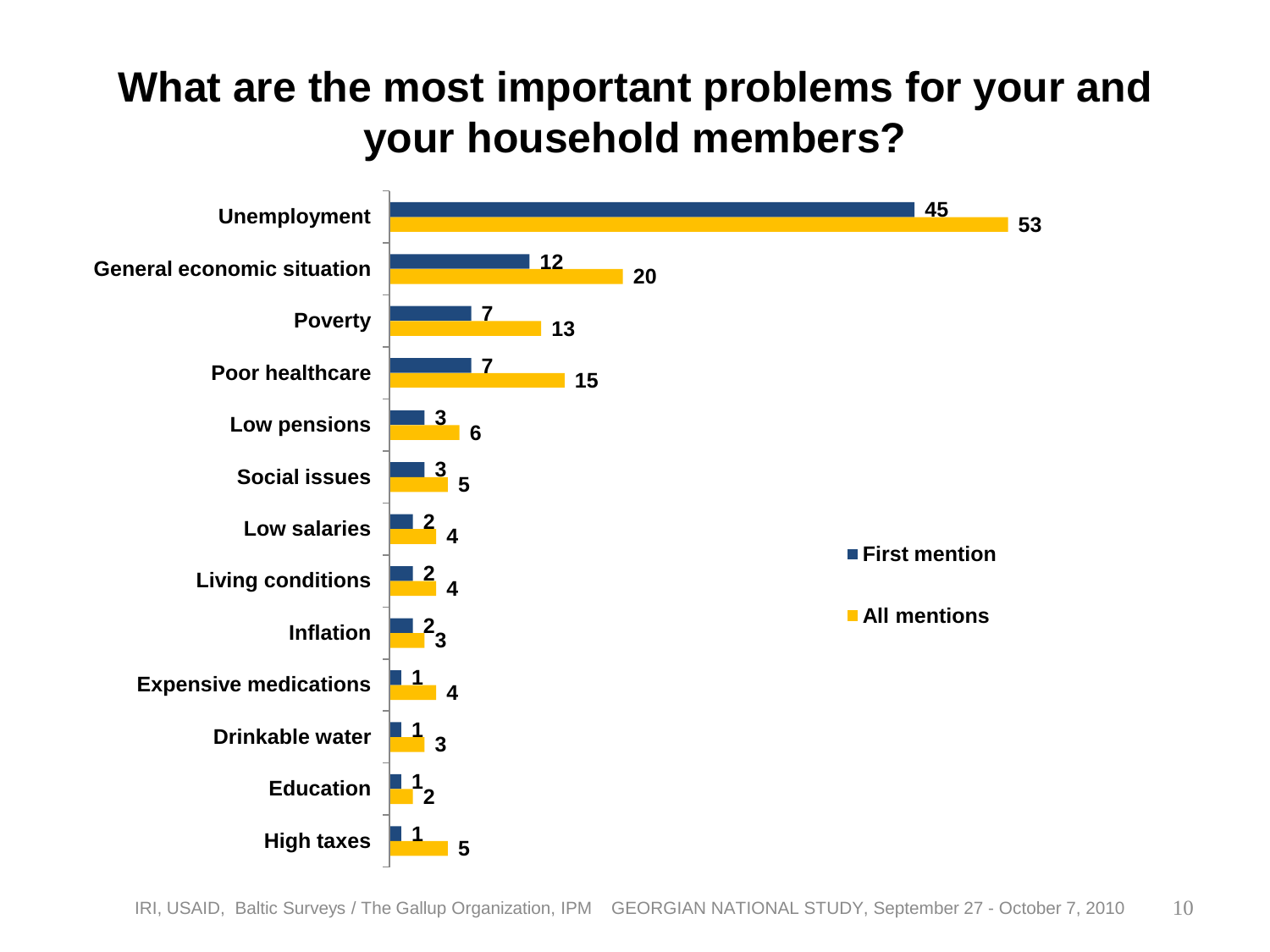#### **How acceptable are each of these forms of protest?**



\* - During street protests in the summer of 2009, opposition protestors formed a path in front of parliament through which anyone entering the building had to walk, and be subjected to verbal abuse.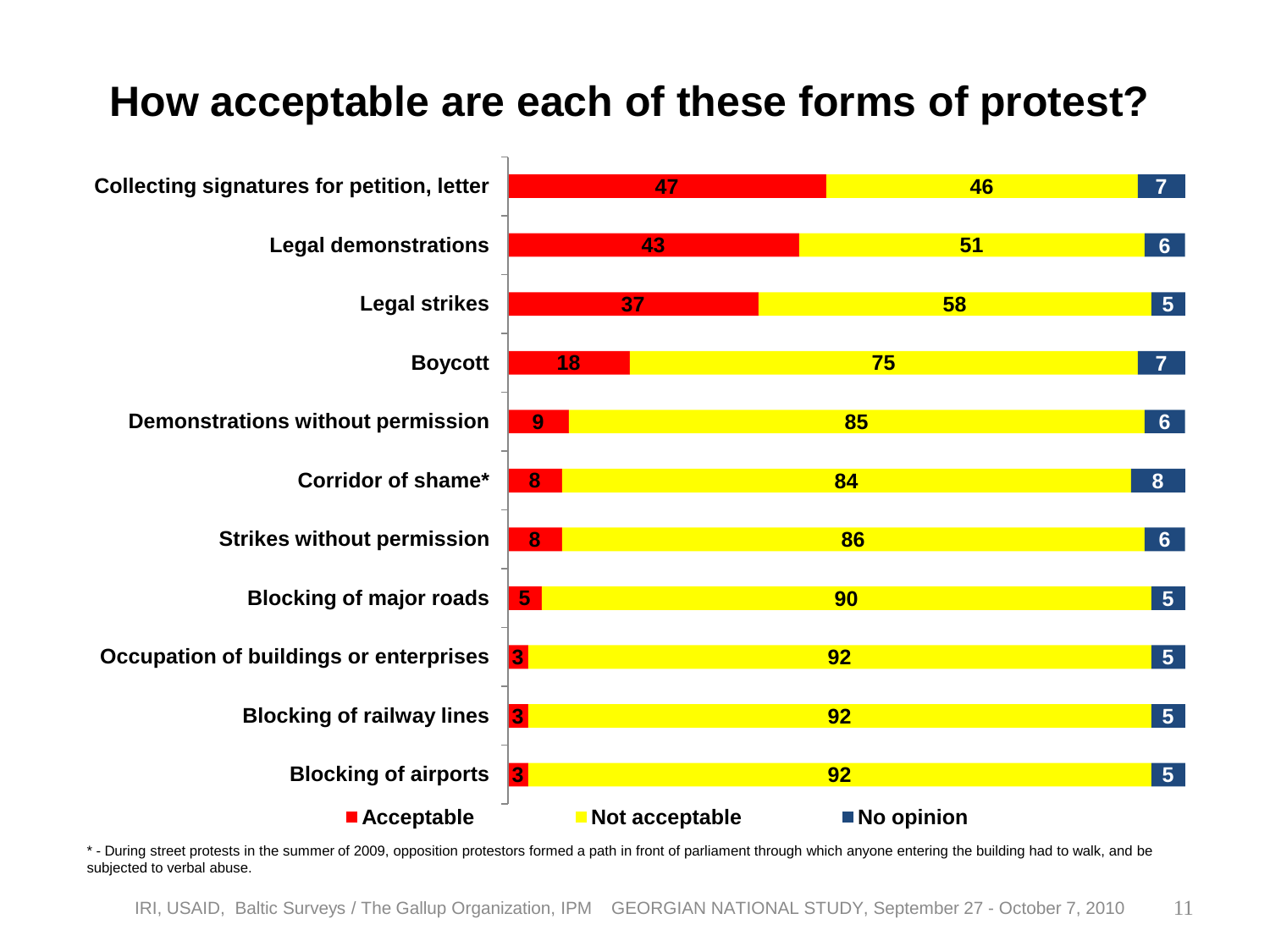#### **Considering the current situation and the future of the country, what are three things of which you are most afraid?**

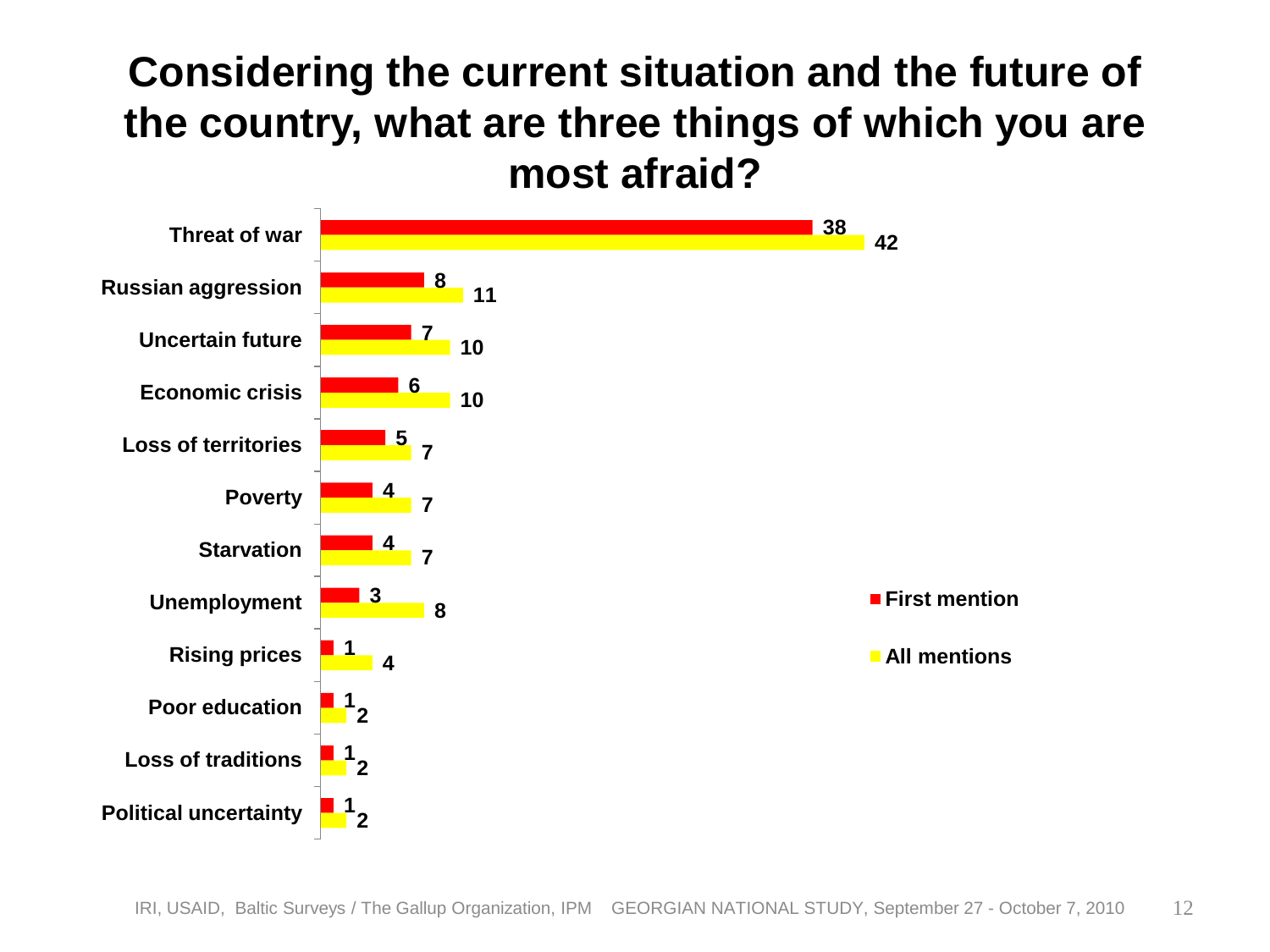**Have you been in a situation during the last 12 months when you had to pay a bribe in order to get a service or a decision?** 



IRI, USAID, Baltic Surveys / The Gallup Organization, IPM GEORGIAN NATIONAL STUDY, September 27 - October 7, 2010 13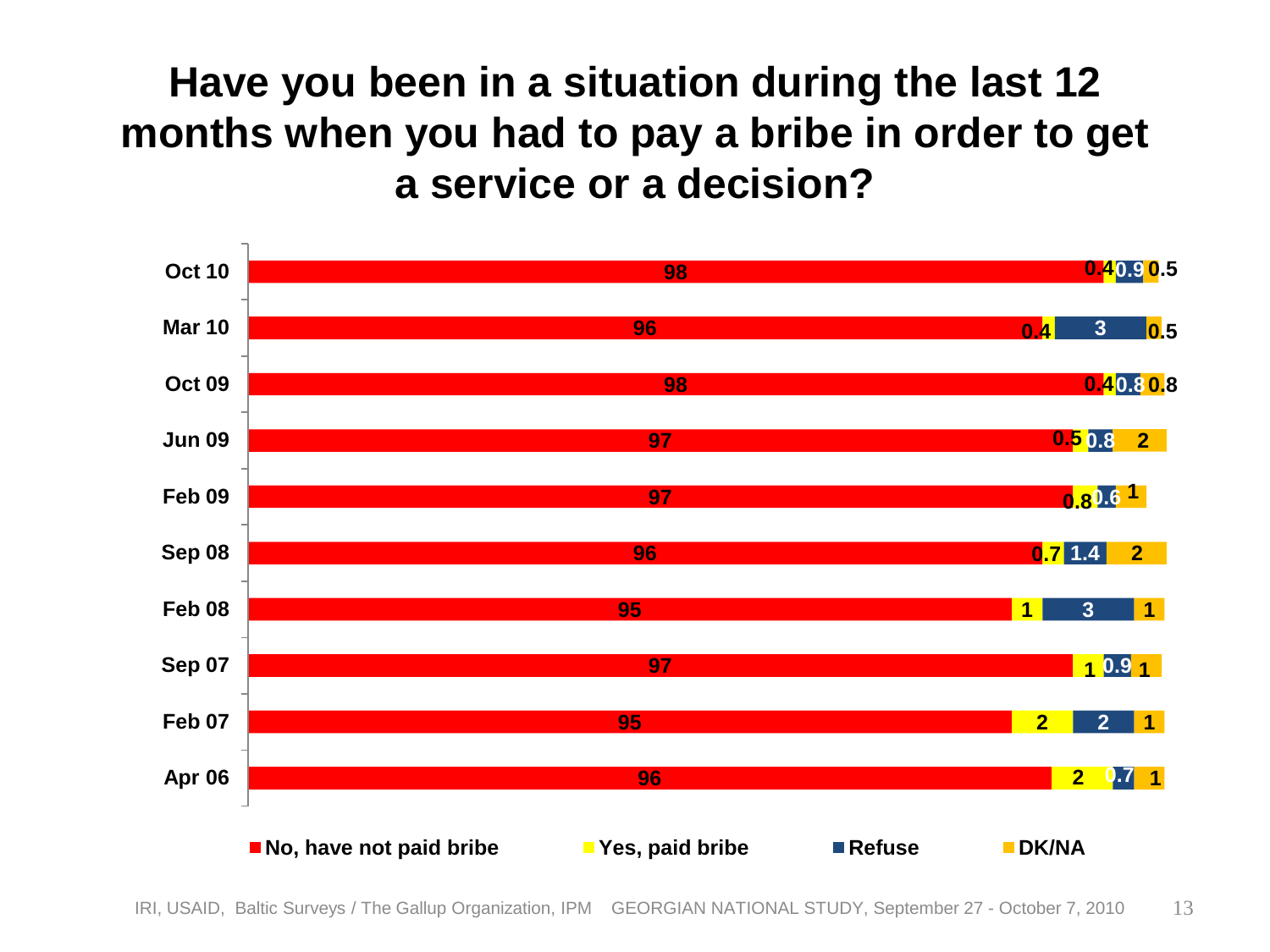#### **In which sector should the Georgian government carry out reforms first, second and third?**

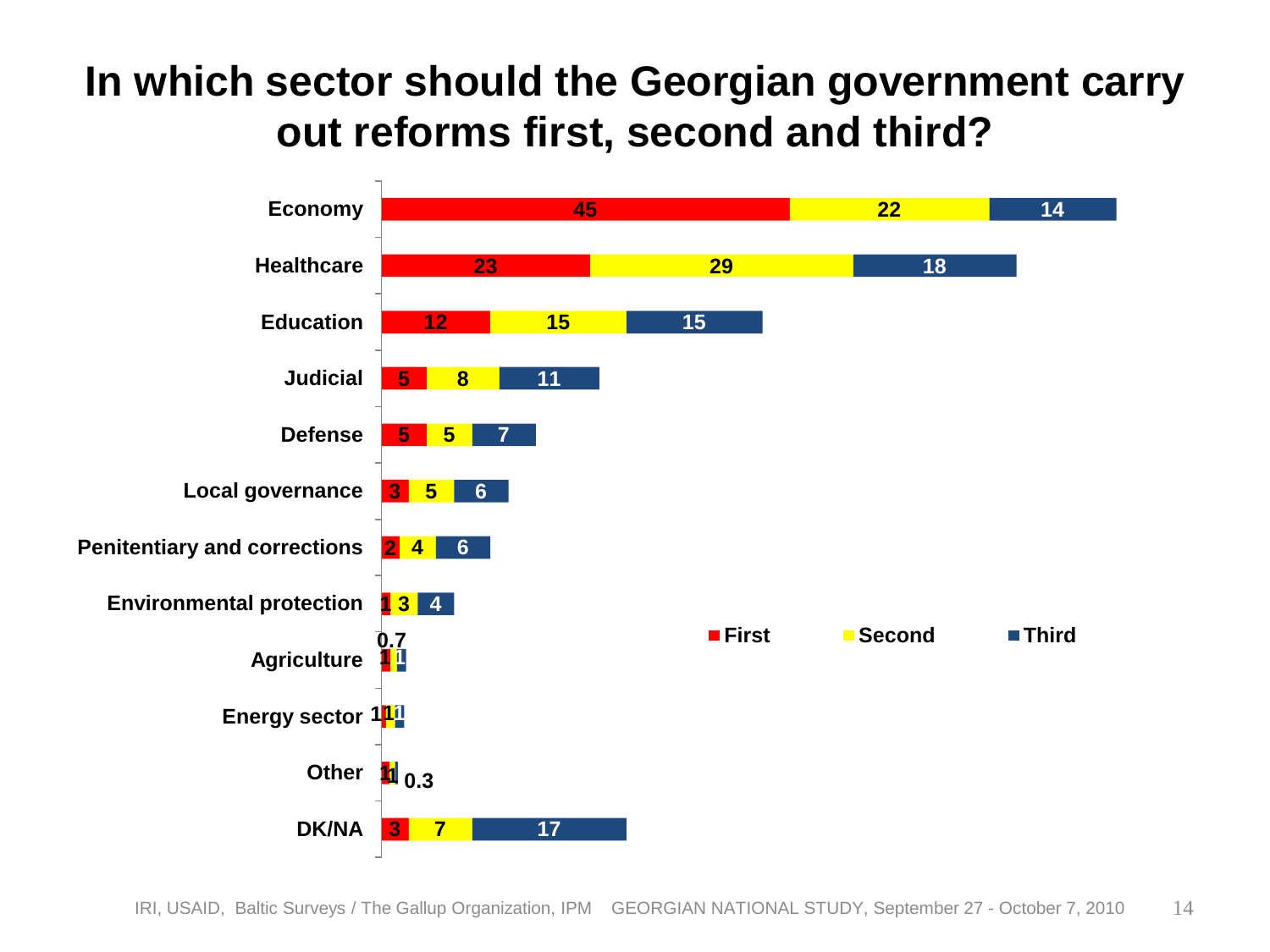#### **Which of these should be the Georgian government's policy priority?**

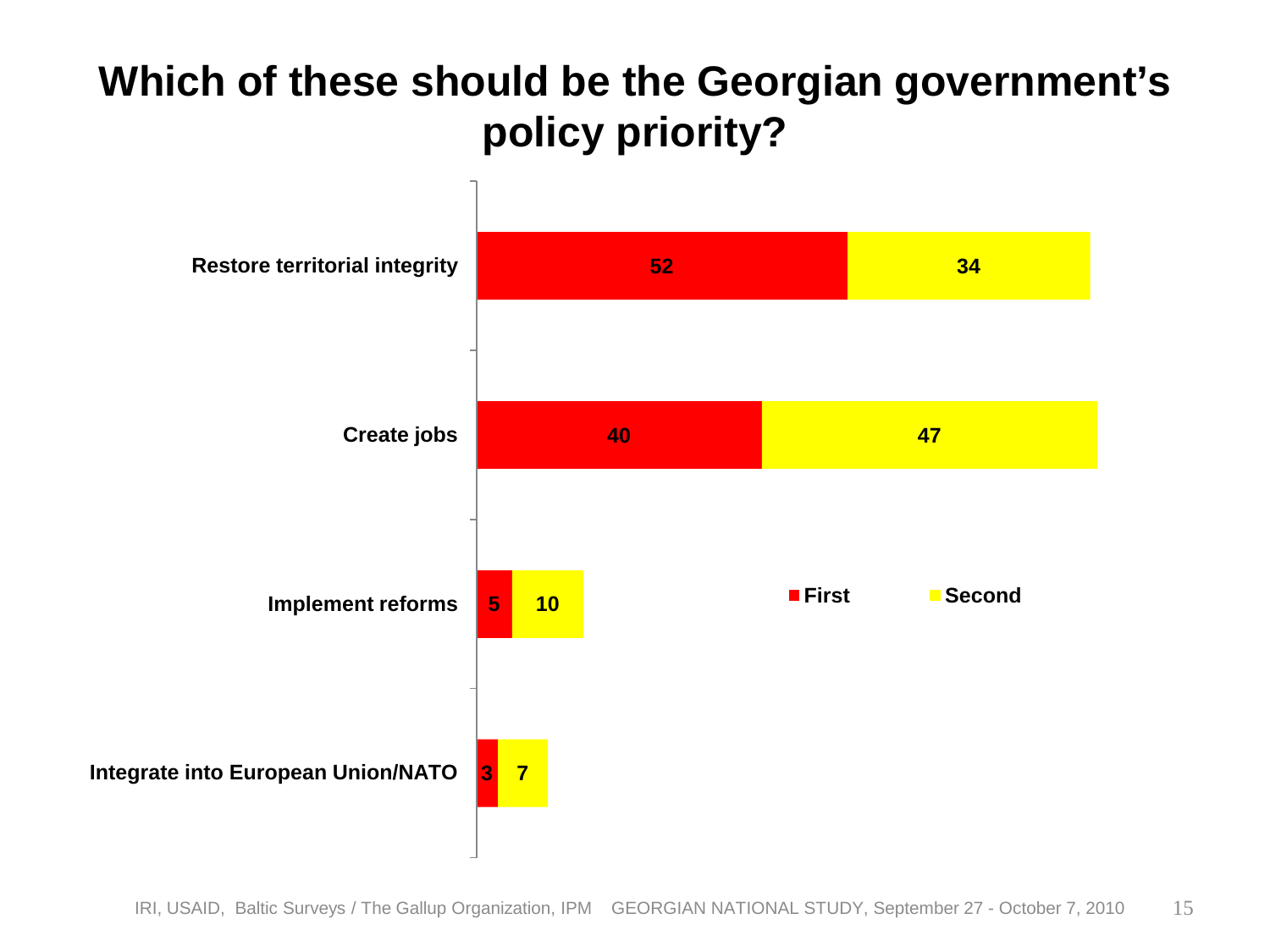#### **In the current situation, is internal political confrontation acceptable or should everything be done to maintain internal political stability?**

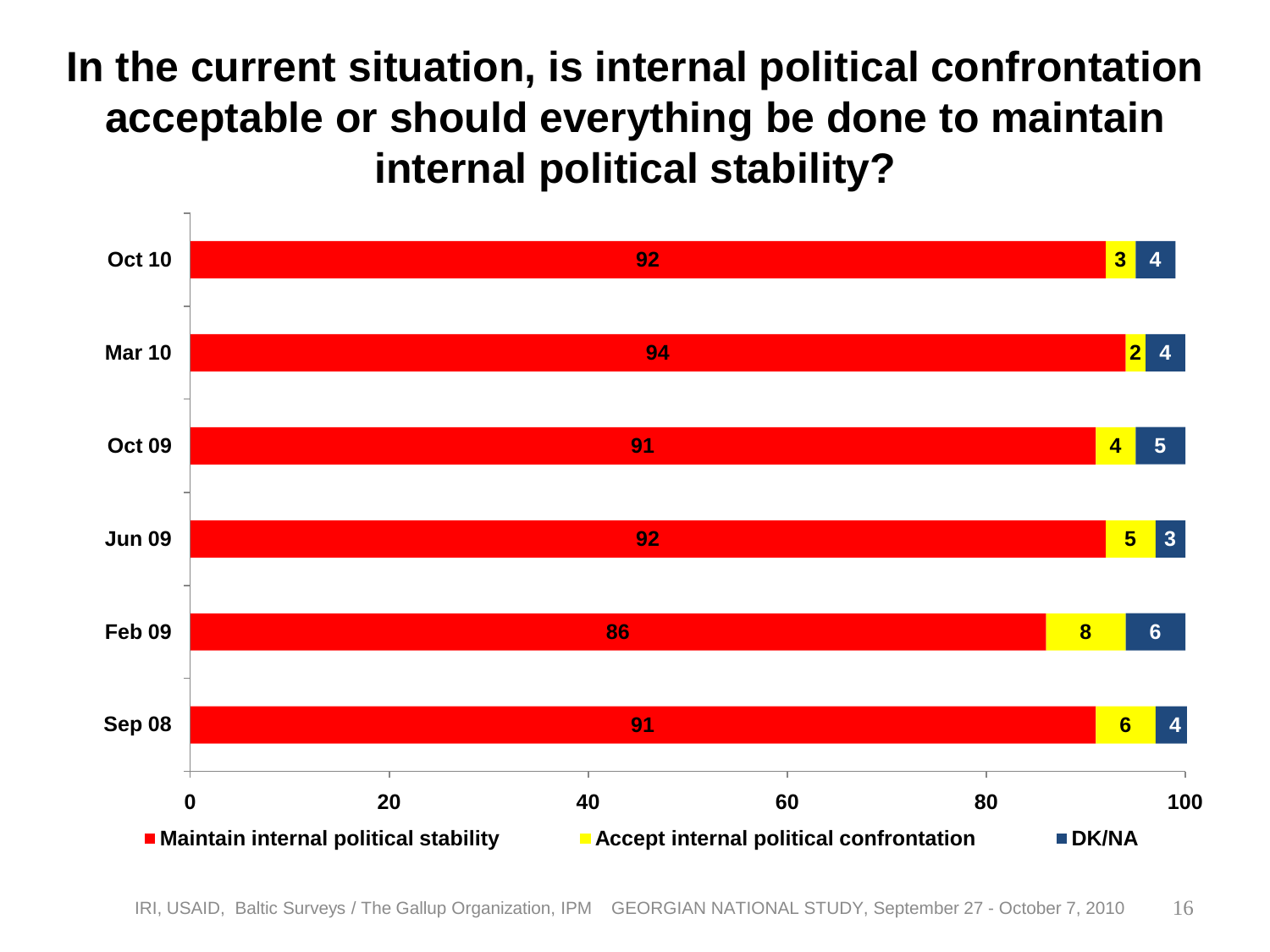#### **Do you feel any effects of the world financial crisis?**



IRI, USAID, Baltic Surveys / The Gallup Organization, IPM GEORGIAN NATIONAL STUDY, September 27 - October 7, 2010 17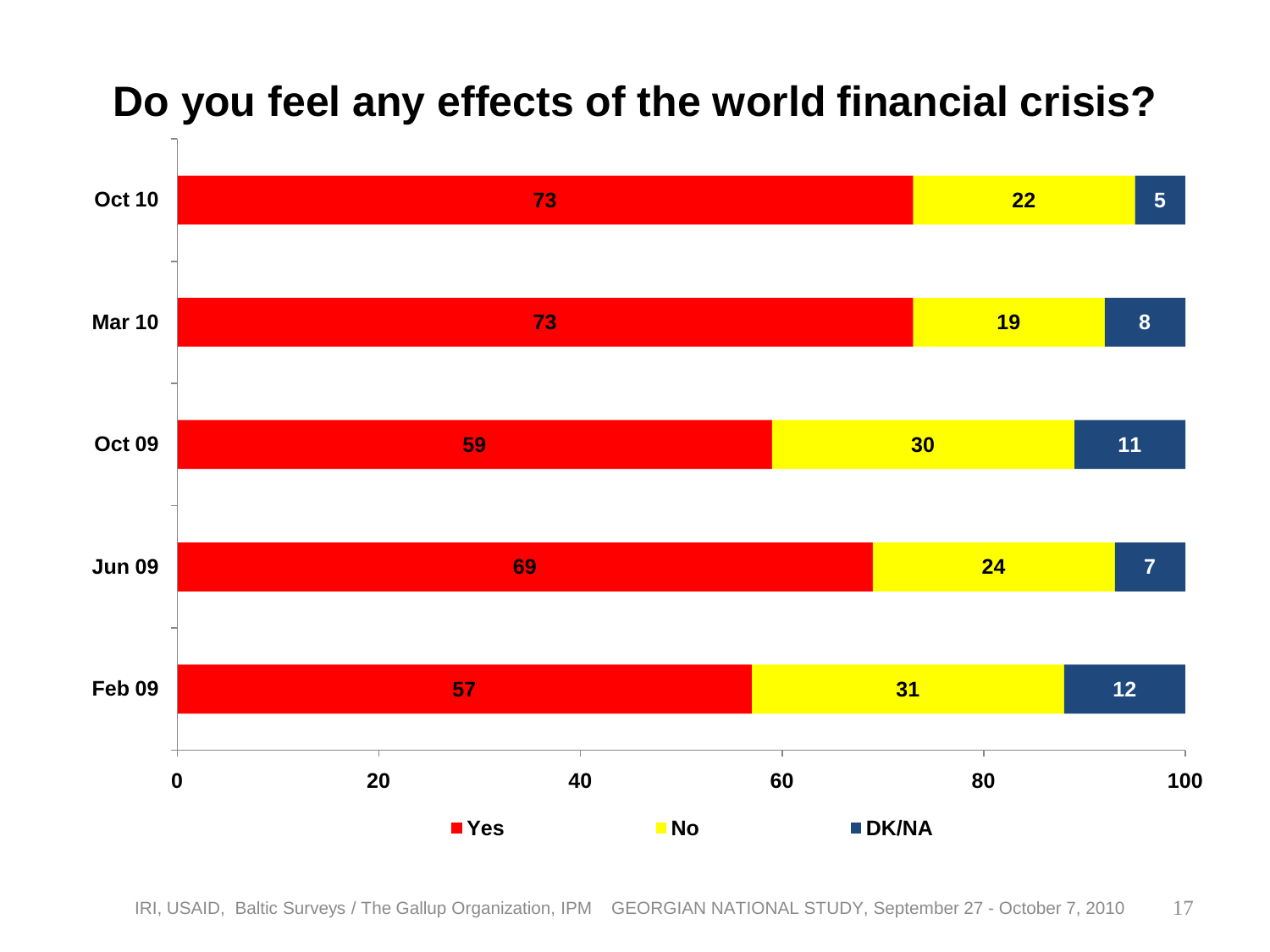#### **What effects of the world finance crisis do you feel? (N=1,091)**

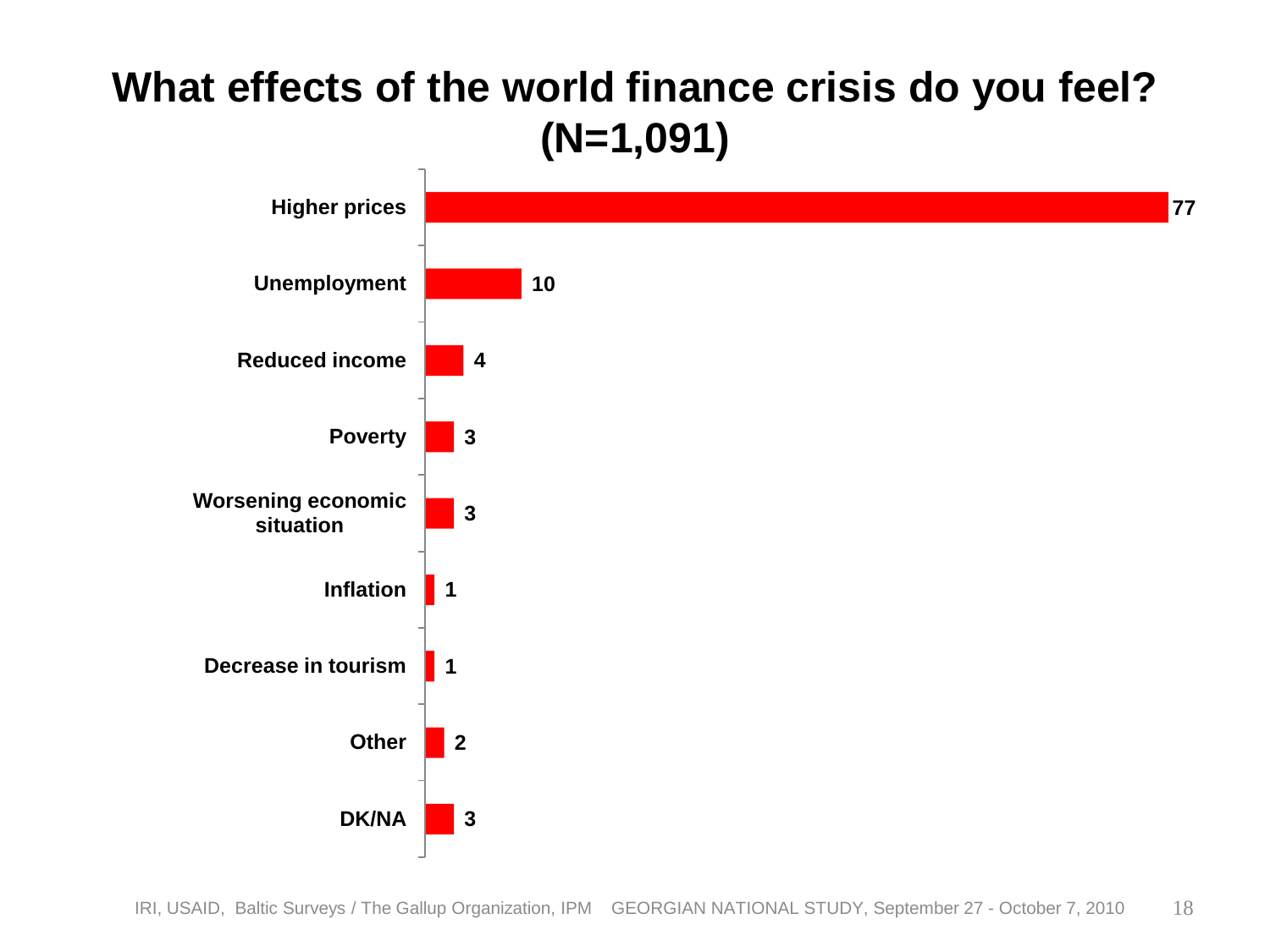### **POLITICS**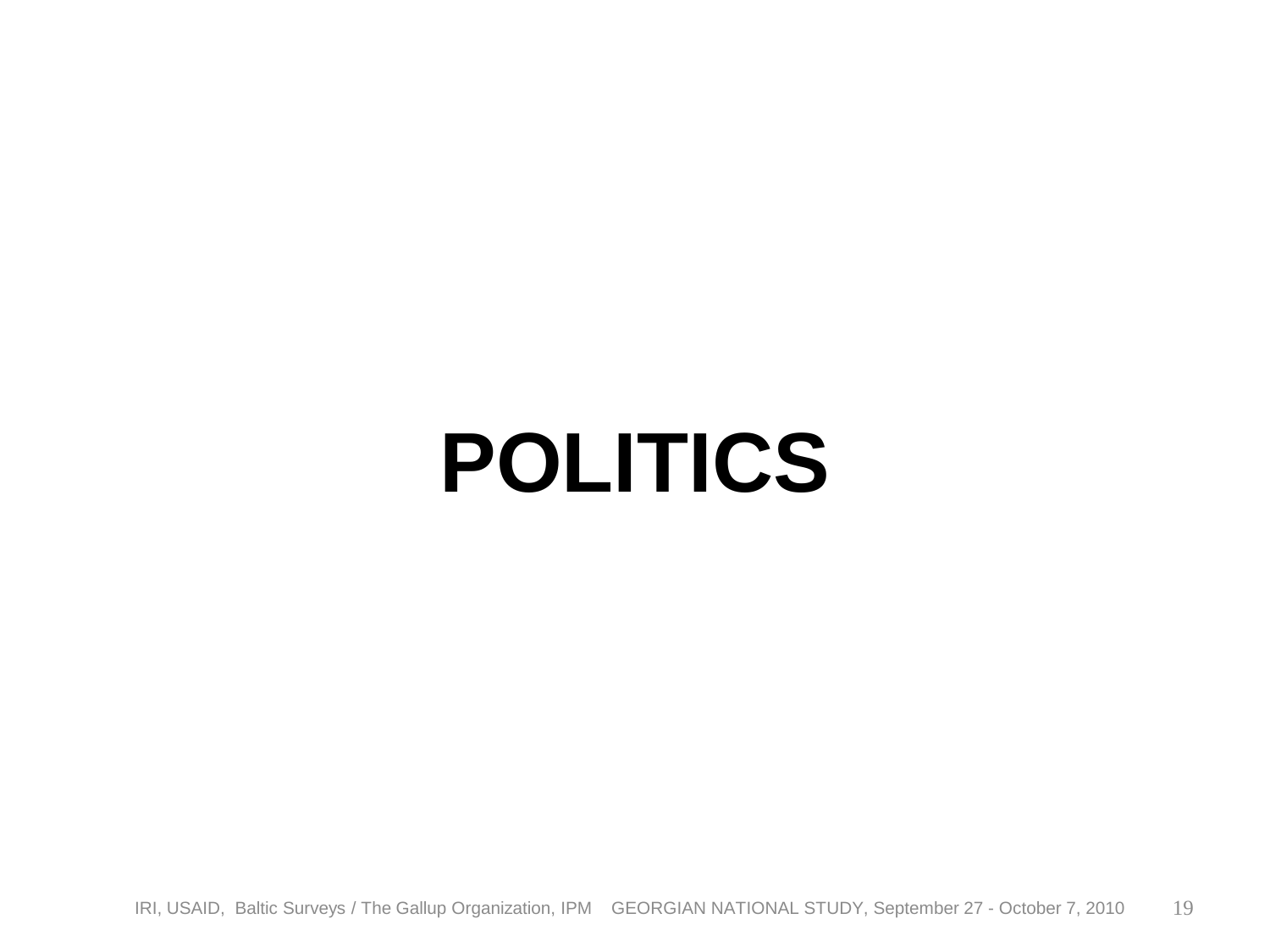#### **When you consider which party to vote for, what is more important, the party leader or the party itself?**

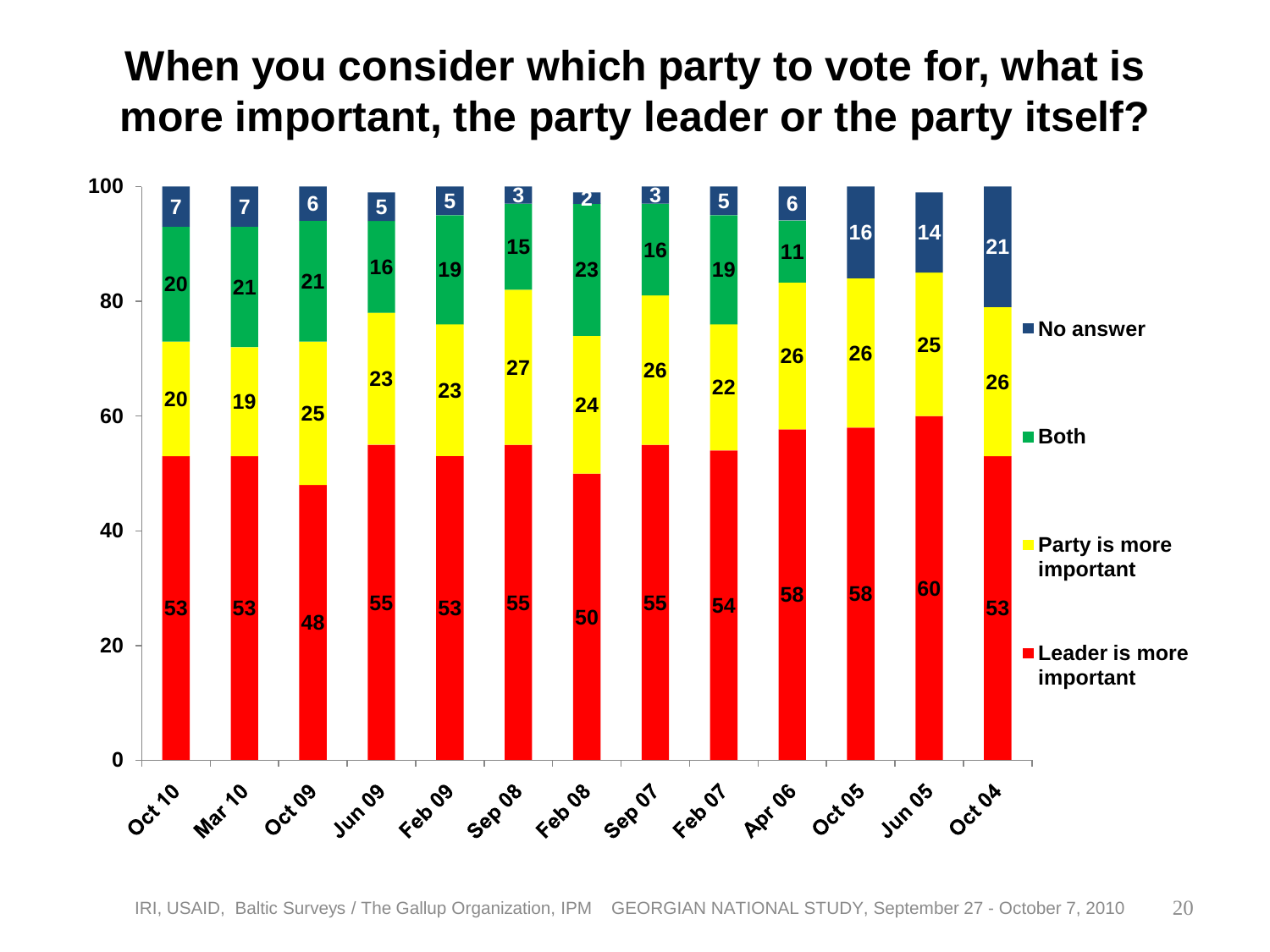#### **What are the three major achievements of the Georgian government?**

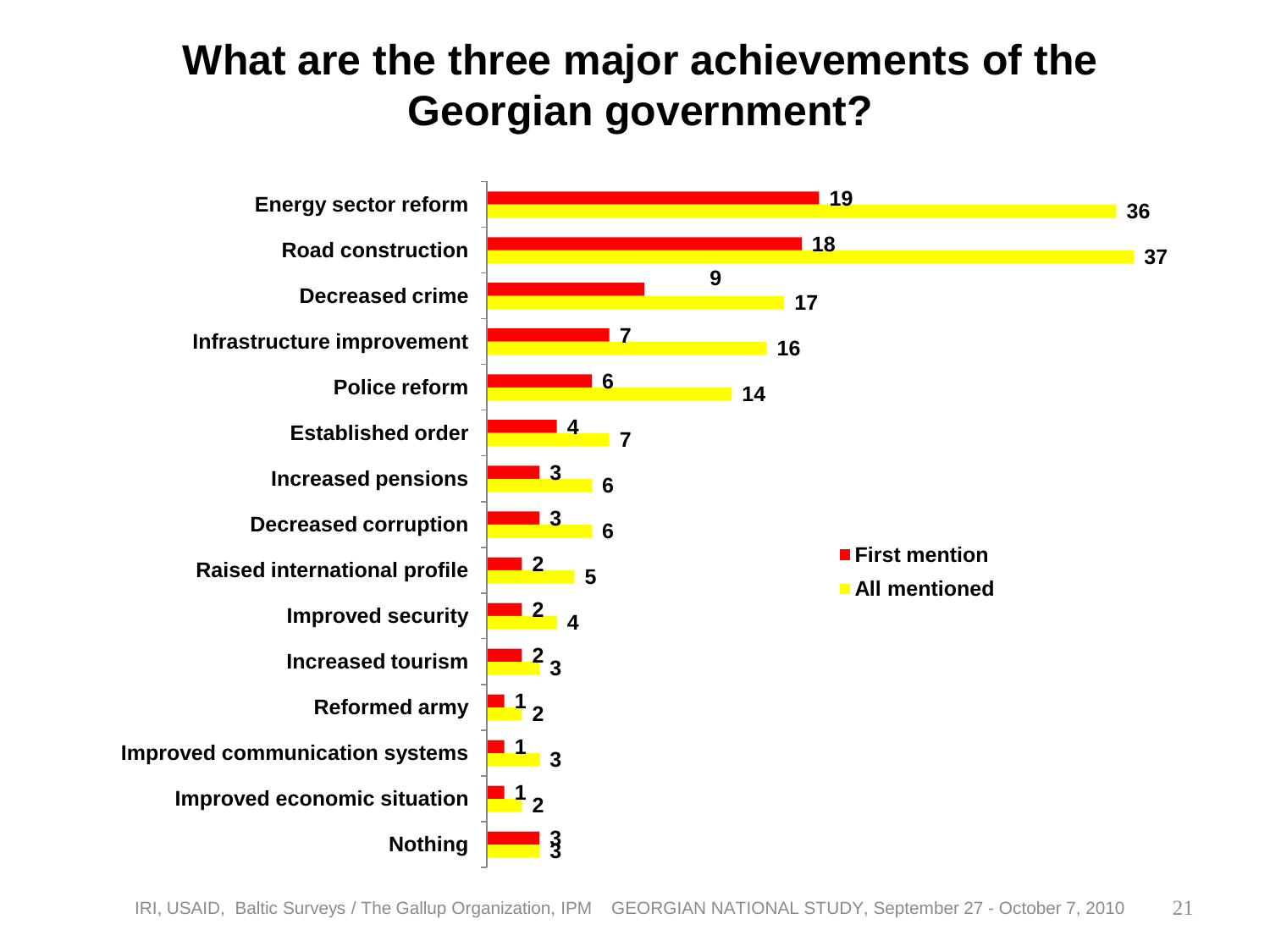#### **What are the three biggest failures of the Georgian government?**



\* - On November 7, 2007, the Georgian government dispersed opposition street protests by force. The public outcry led to the resignation of the president and snap elections in January 2008.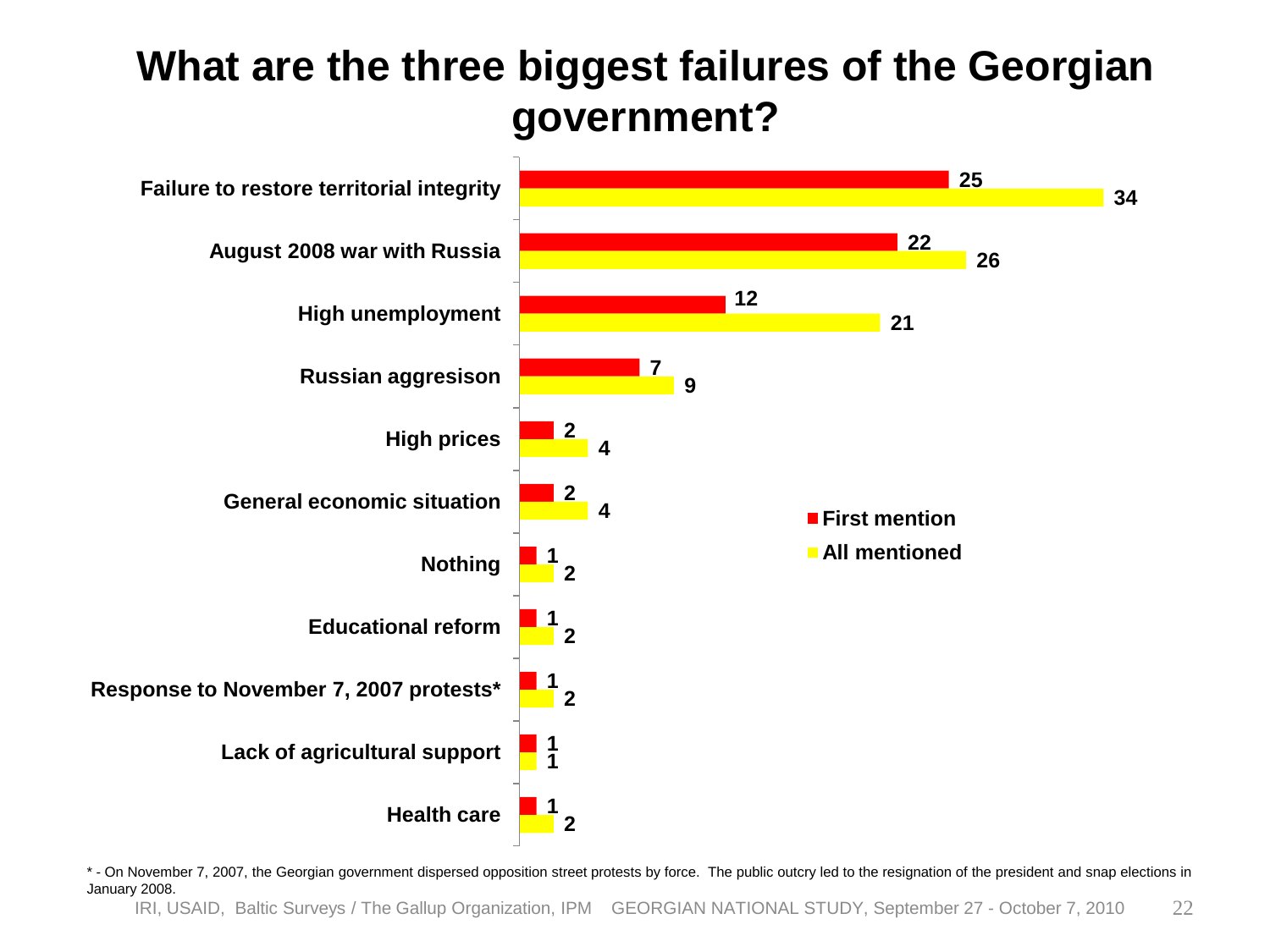#### **Is it important for Georgia to have political opposition?**



IRI, USAID, Baltic Surveys / The Gallup Organization, IPM GEORGIAN NATIONAL STUDY, September 27 - October 7, 2010 23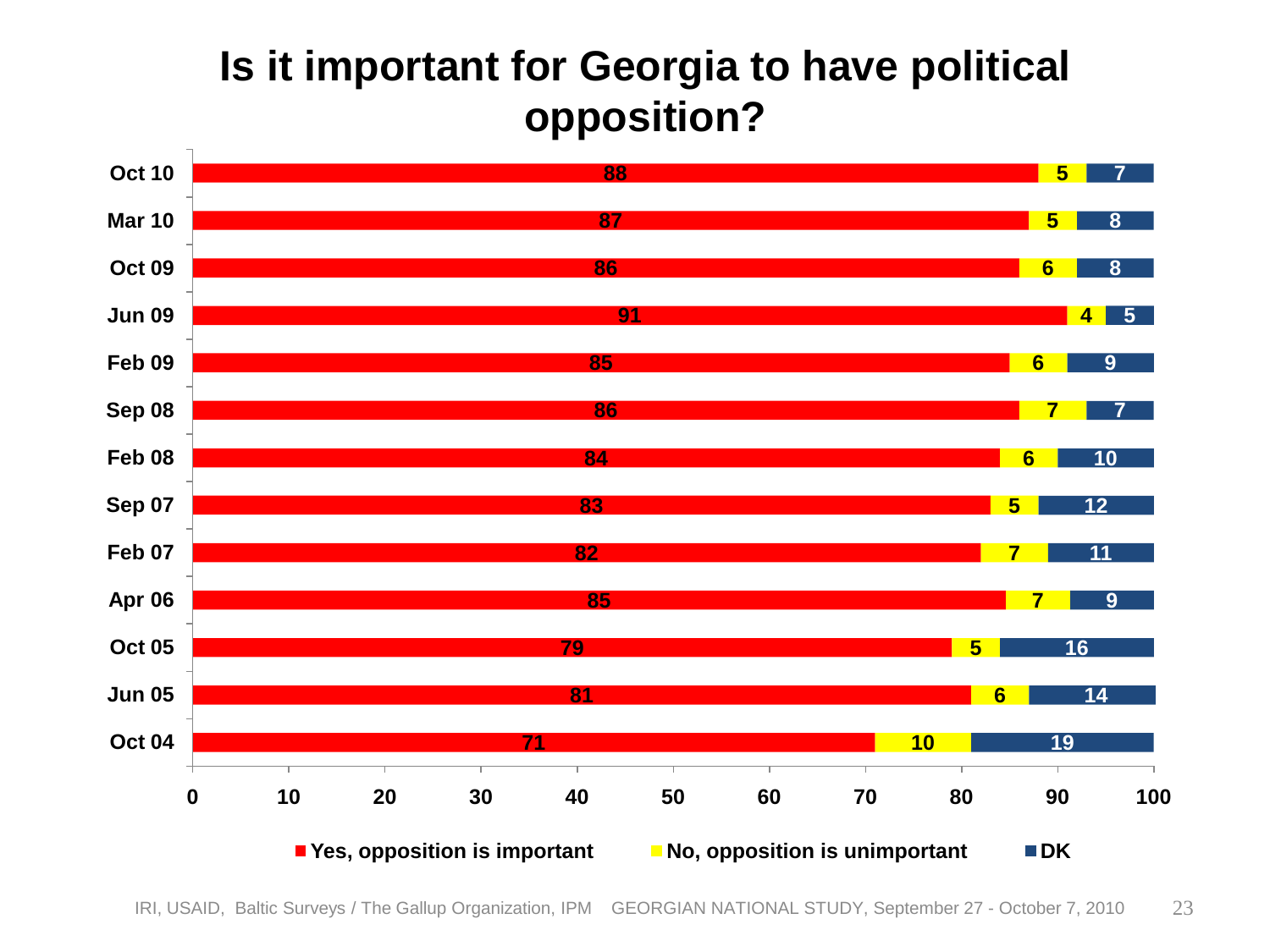#### **Do you feel the governor of your region is doing a good job and is working effectively to address the problems of your region?**



IRI, USAID, Baltic Surveys / The Gallup Organization, IPM GEORGIAN NATIONAL STUDY, September 27 - October 7, 2010 24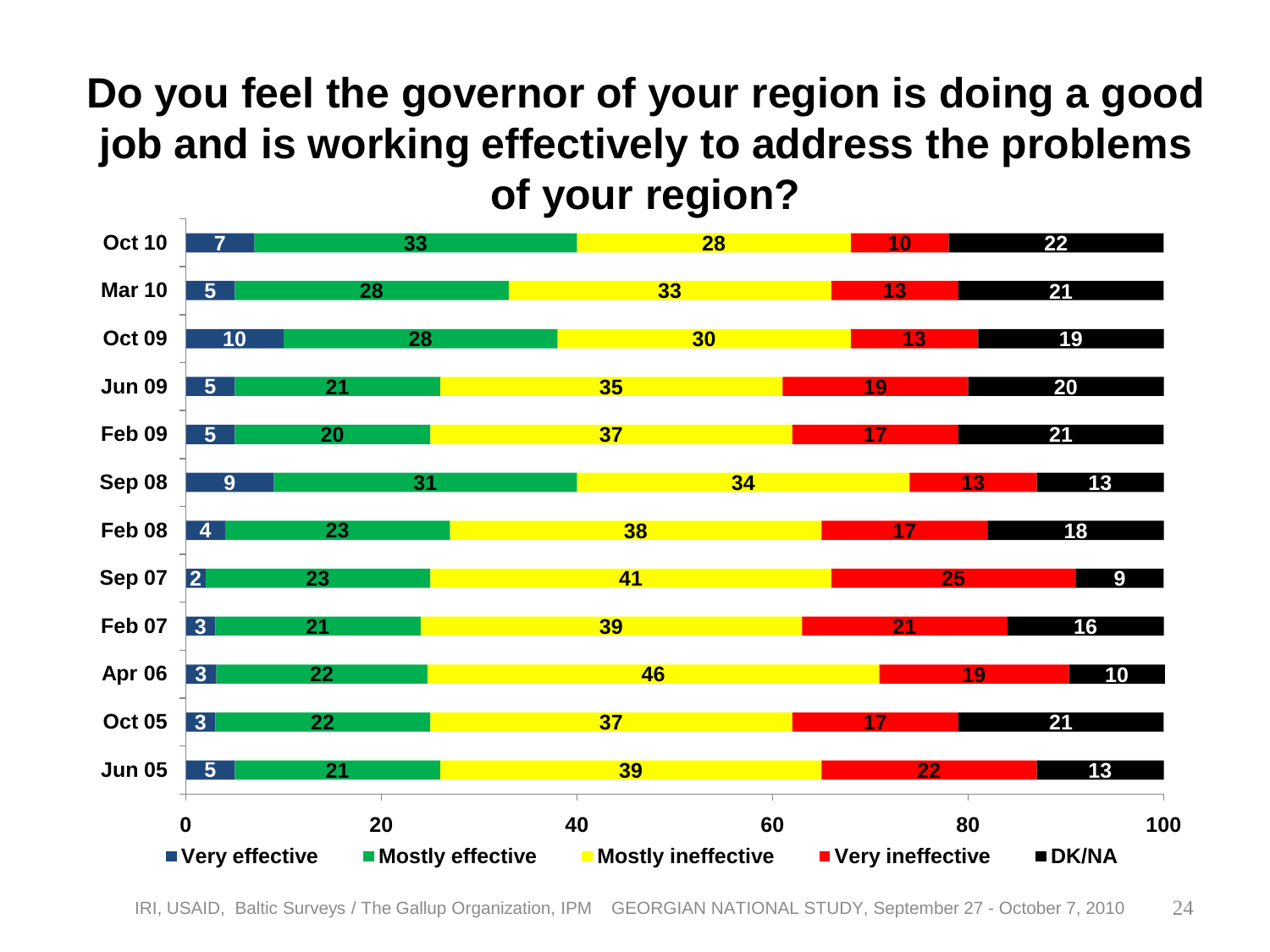#### **What are three major issues that newly elected**  *sakrebulos* **(local councils) need to address first?**

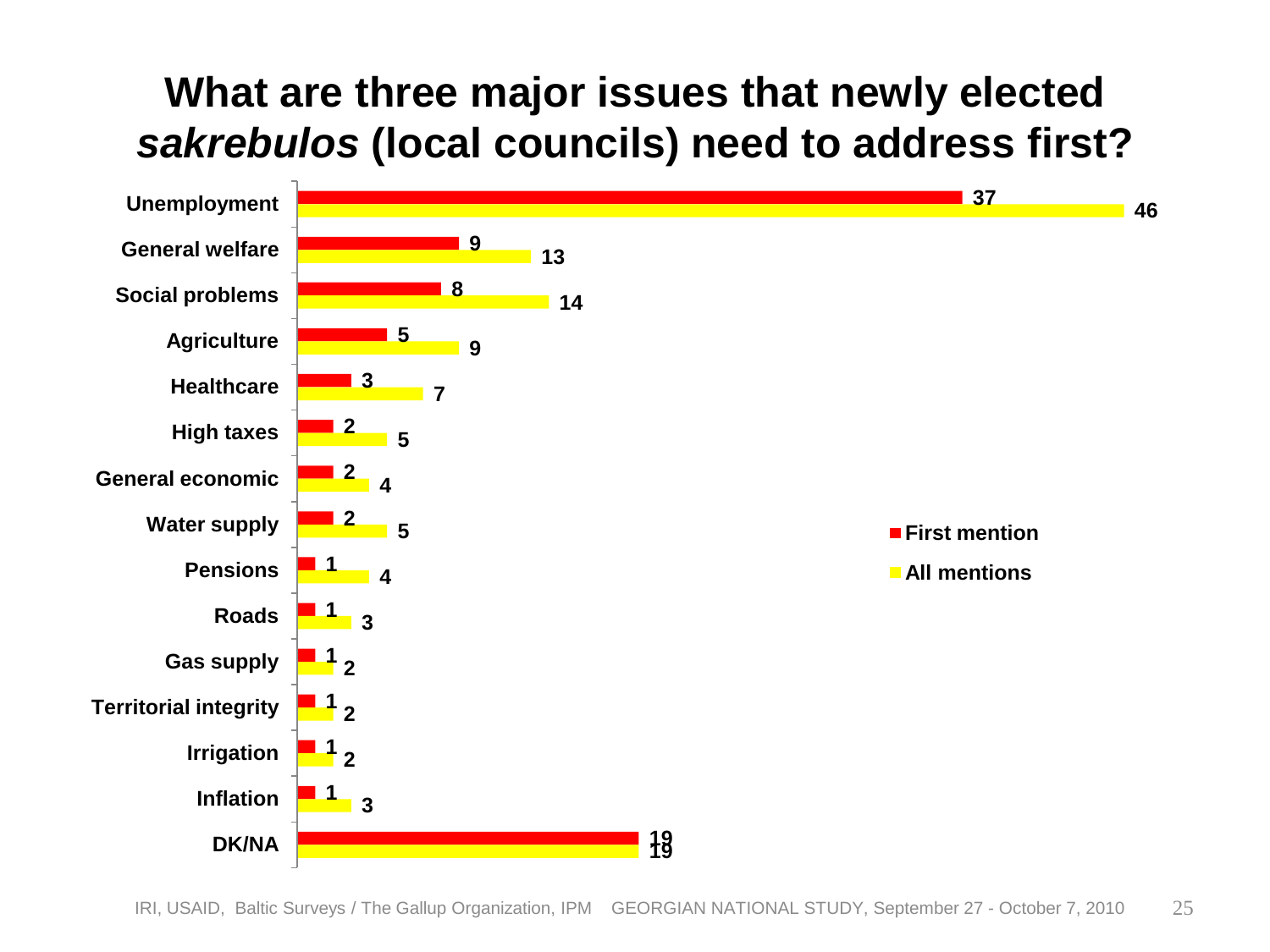#### **Do you think that government and opposition should continue dialog?**

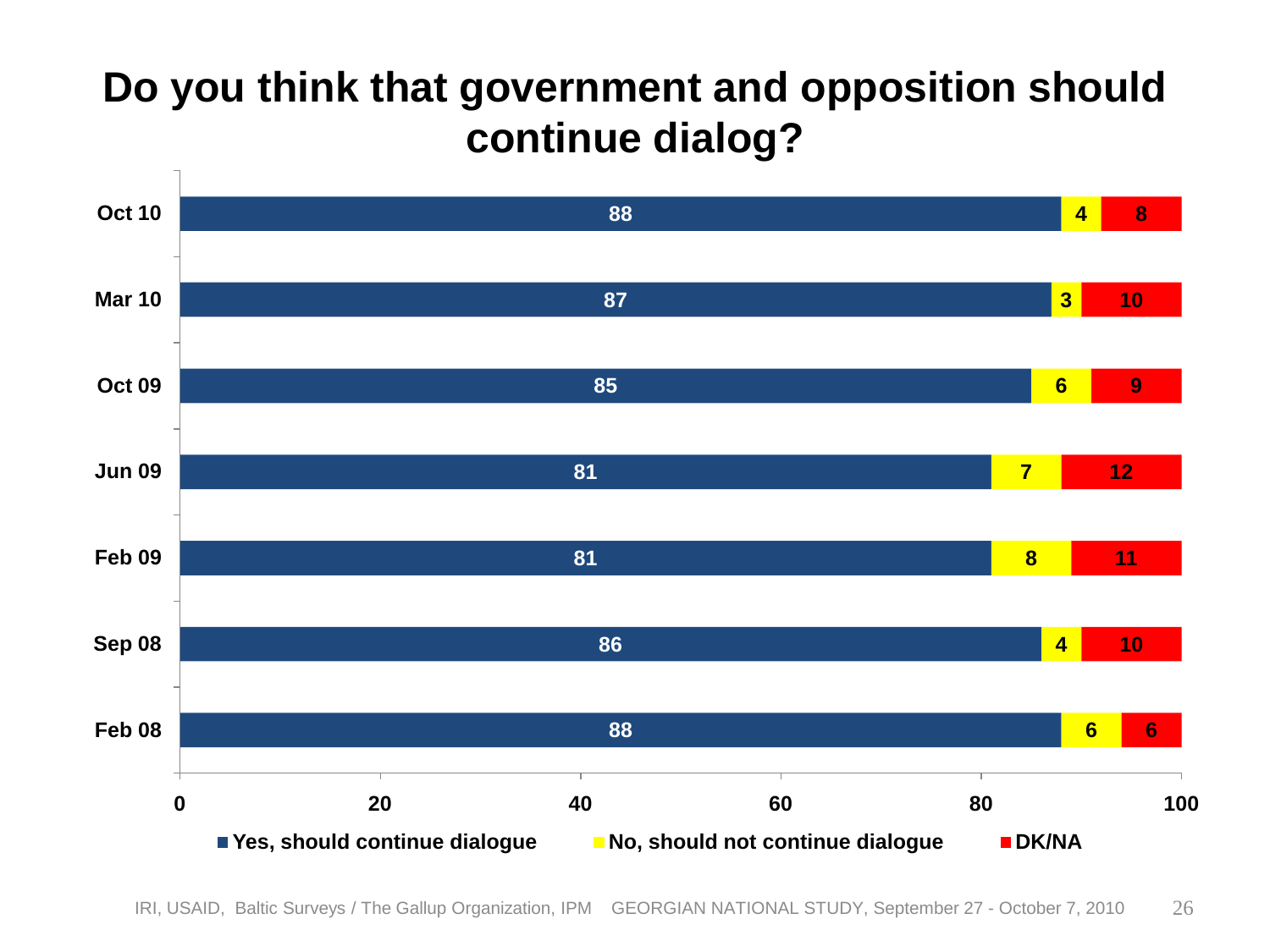#### **Would you support President Mikheil Saakashvili assuming the Prime Minister post after his presidential term expires in 2013?**

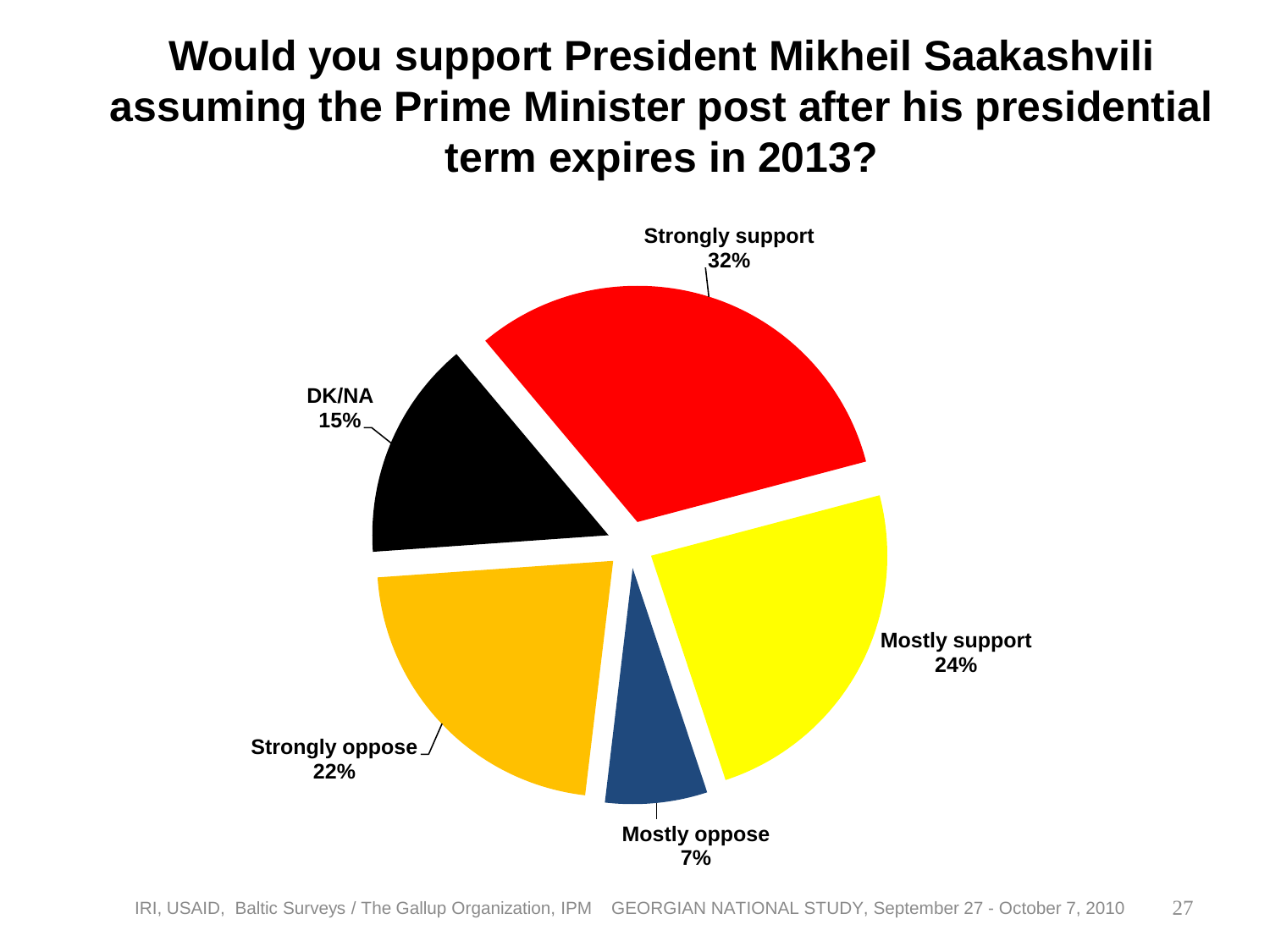**Under the newly proposed amendments to the constitution, would you support the strengthening of the parliament?**

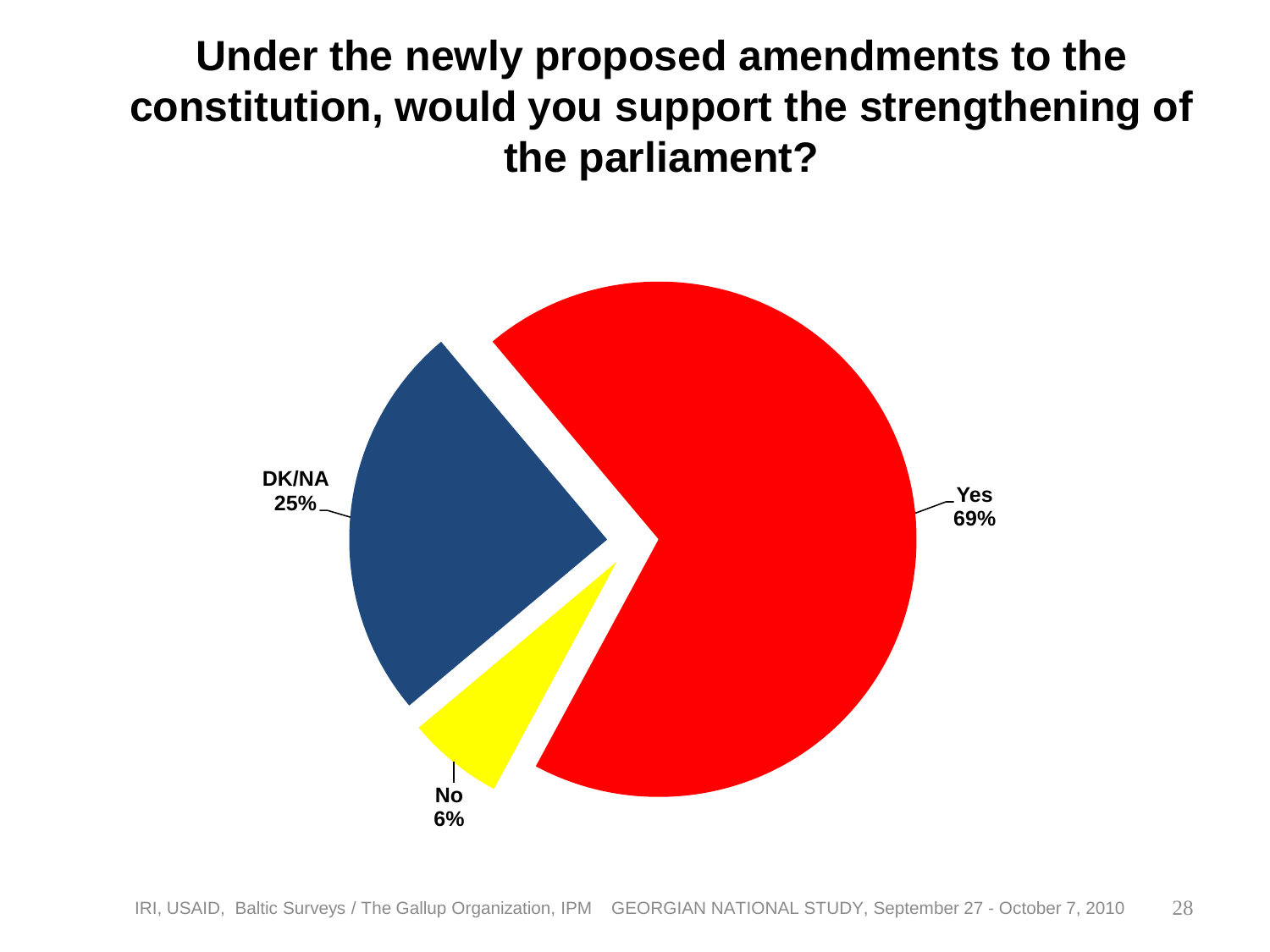## **INTERNATIONAL RELATIONS**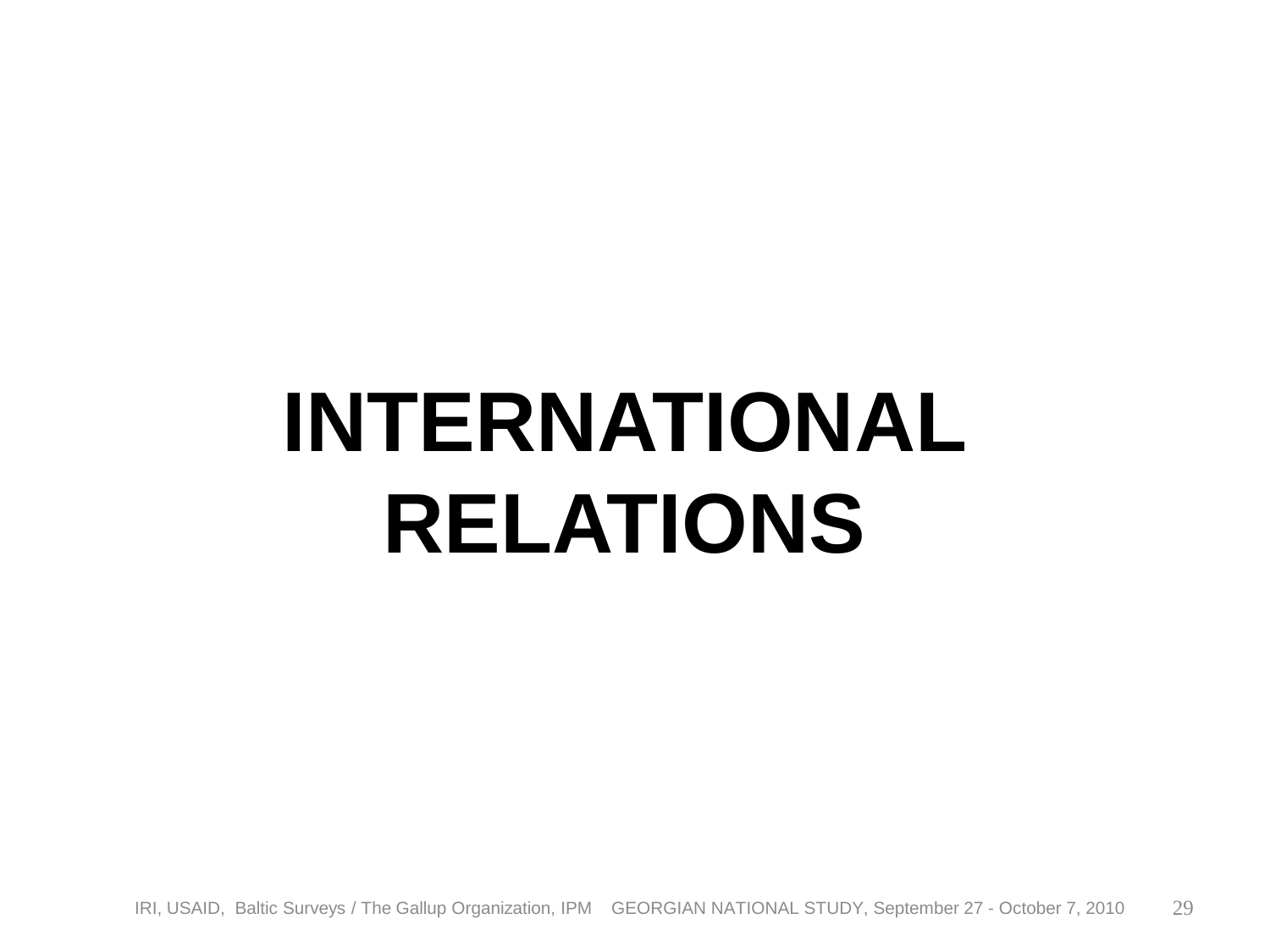#### **How would you evaluate the current state of the relationship between Georgia and…?**

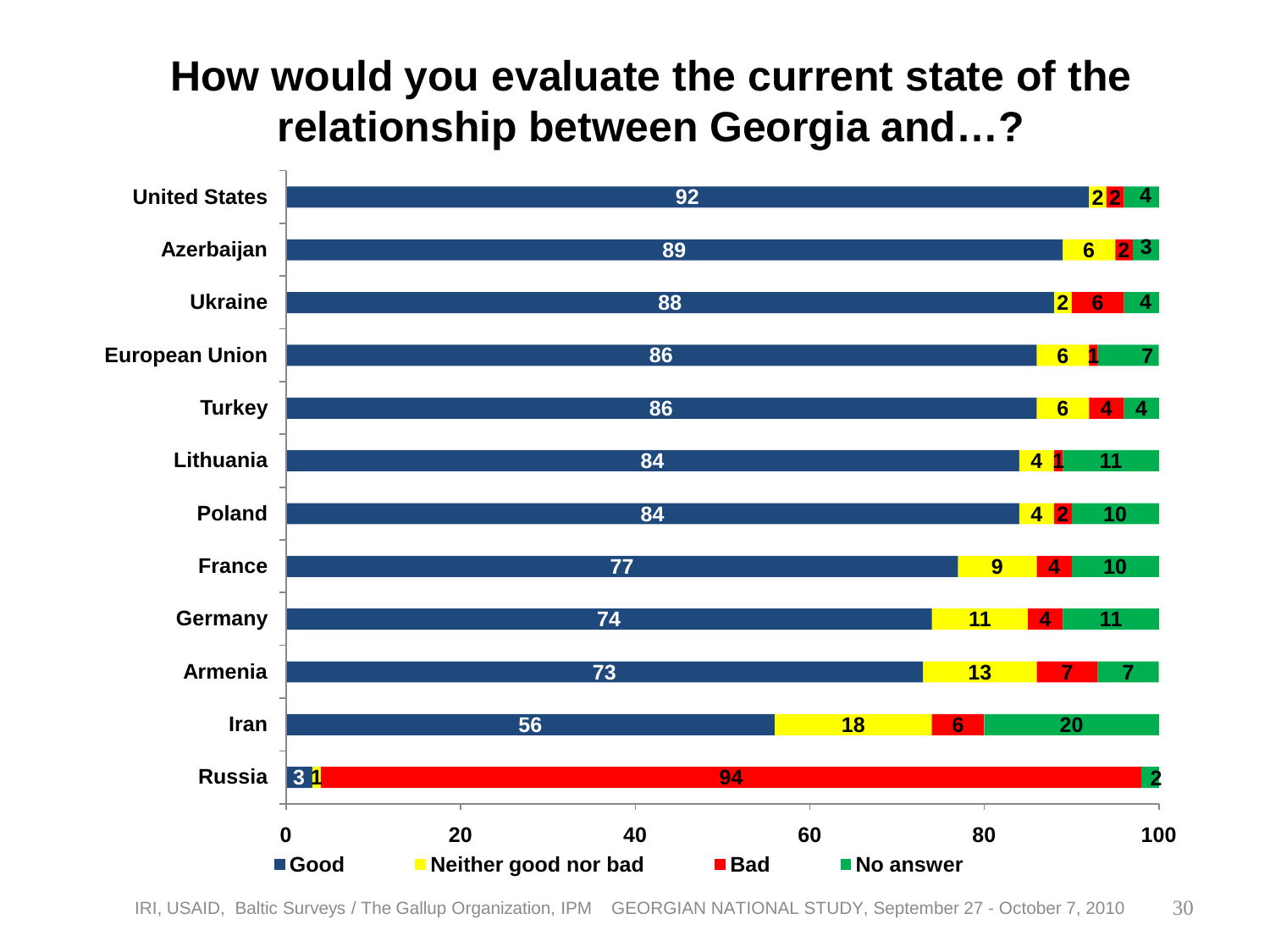#### **Which countries are the most important partners for Georgia? And which comprise the most political and economic threat?**

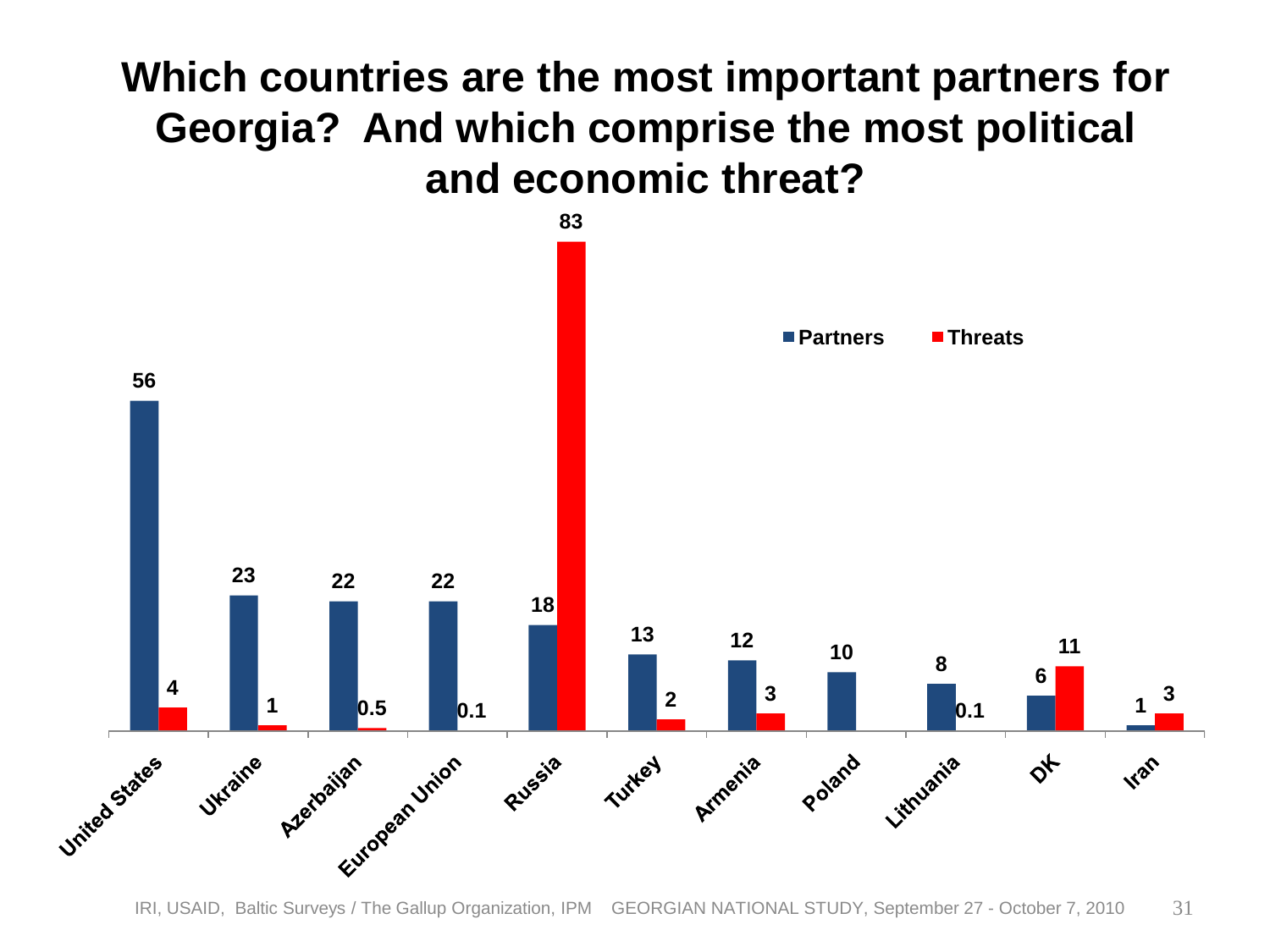#### **Will the Georgian government improve relations between Georgia and Russia?**

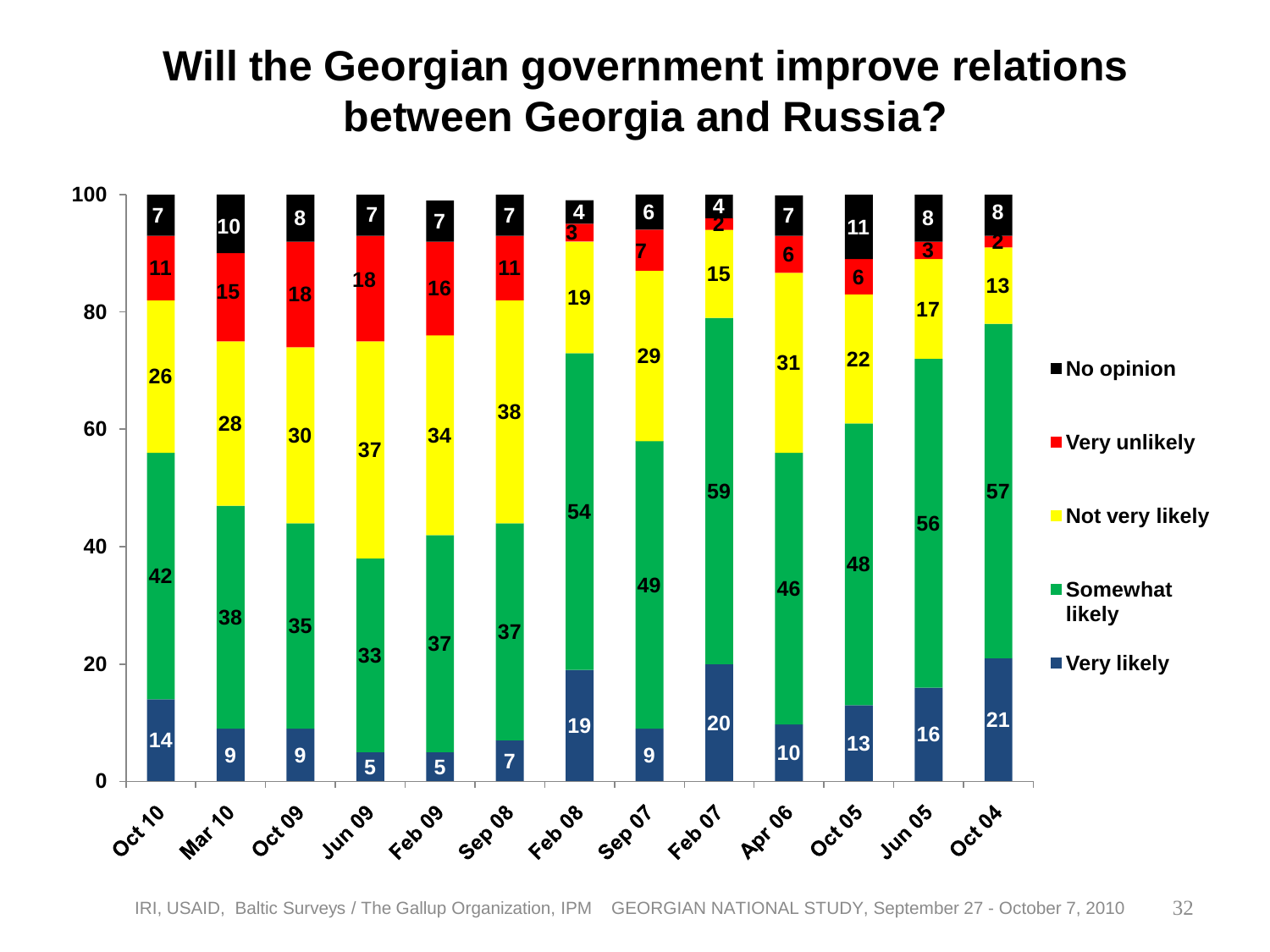#### **Will the Georgian government solve the problems related to Abkhazia and South Ossetia?**



IRI, USAID, Baltic Surveys / The Gallup Organization, IPM GEORGIAN NATIONAL STUDY, September 27 - October 7, 2010 33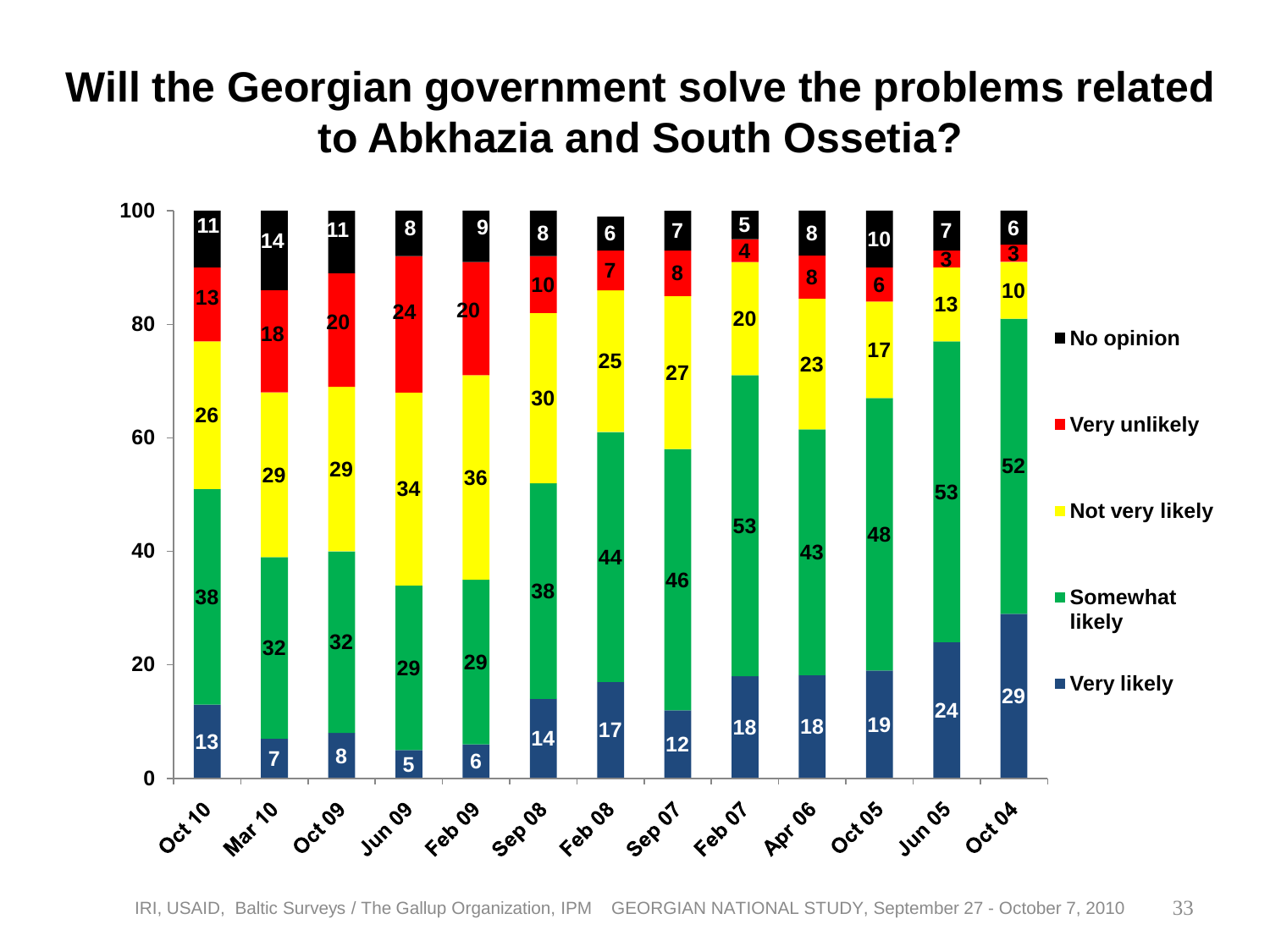#### **Would you support efforts to open the Russian market to Georgian goods?**



IRI, USAID, Baltic Surveys / The Gallup Organization, IPM GEORGIAN NATIONAL STUDY, September 27 - October 7, 2010 34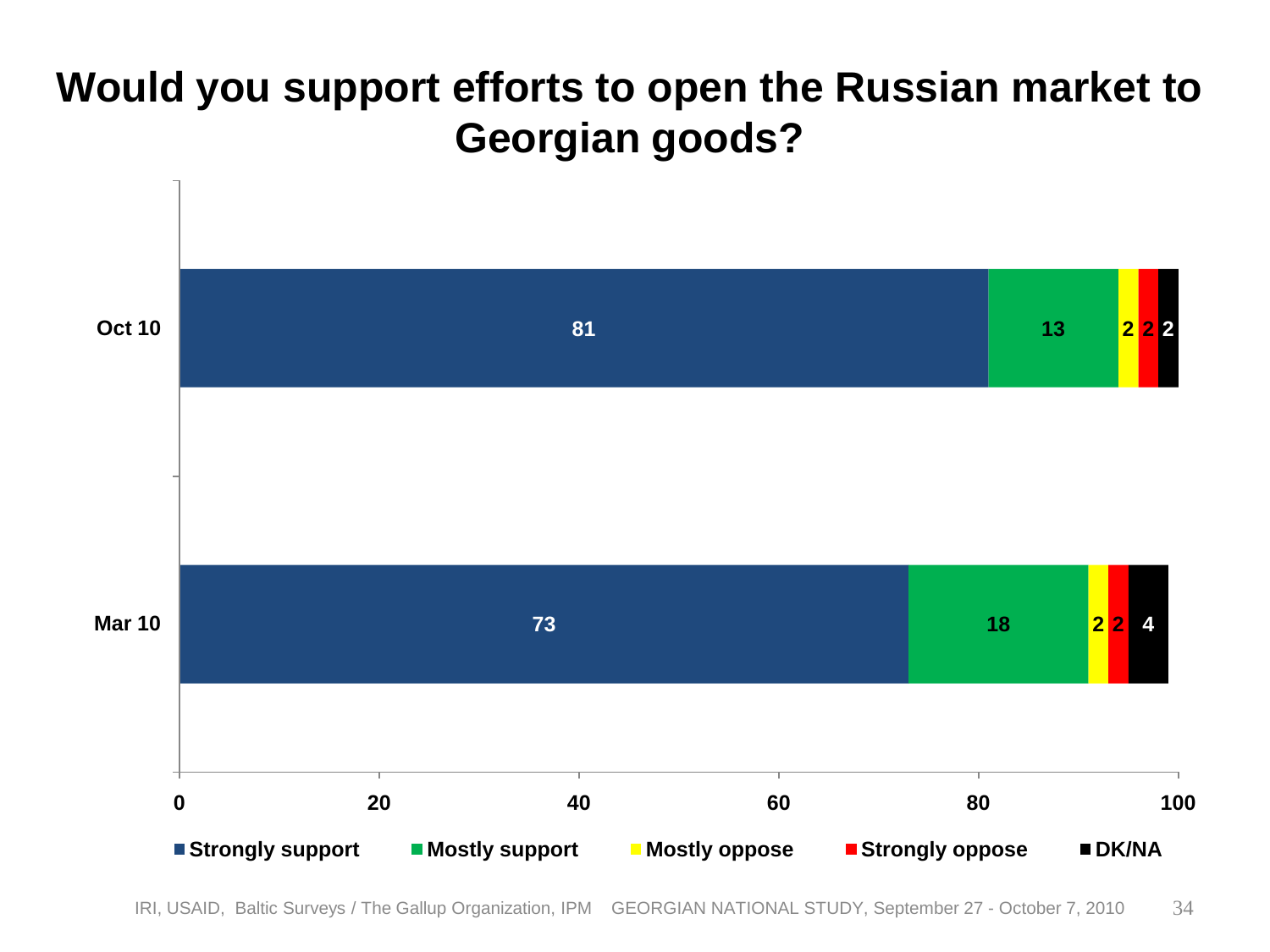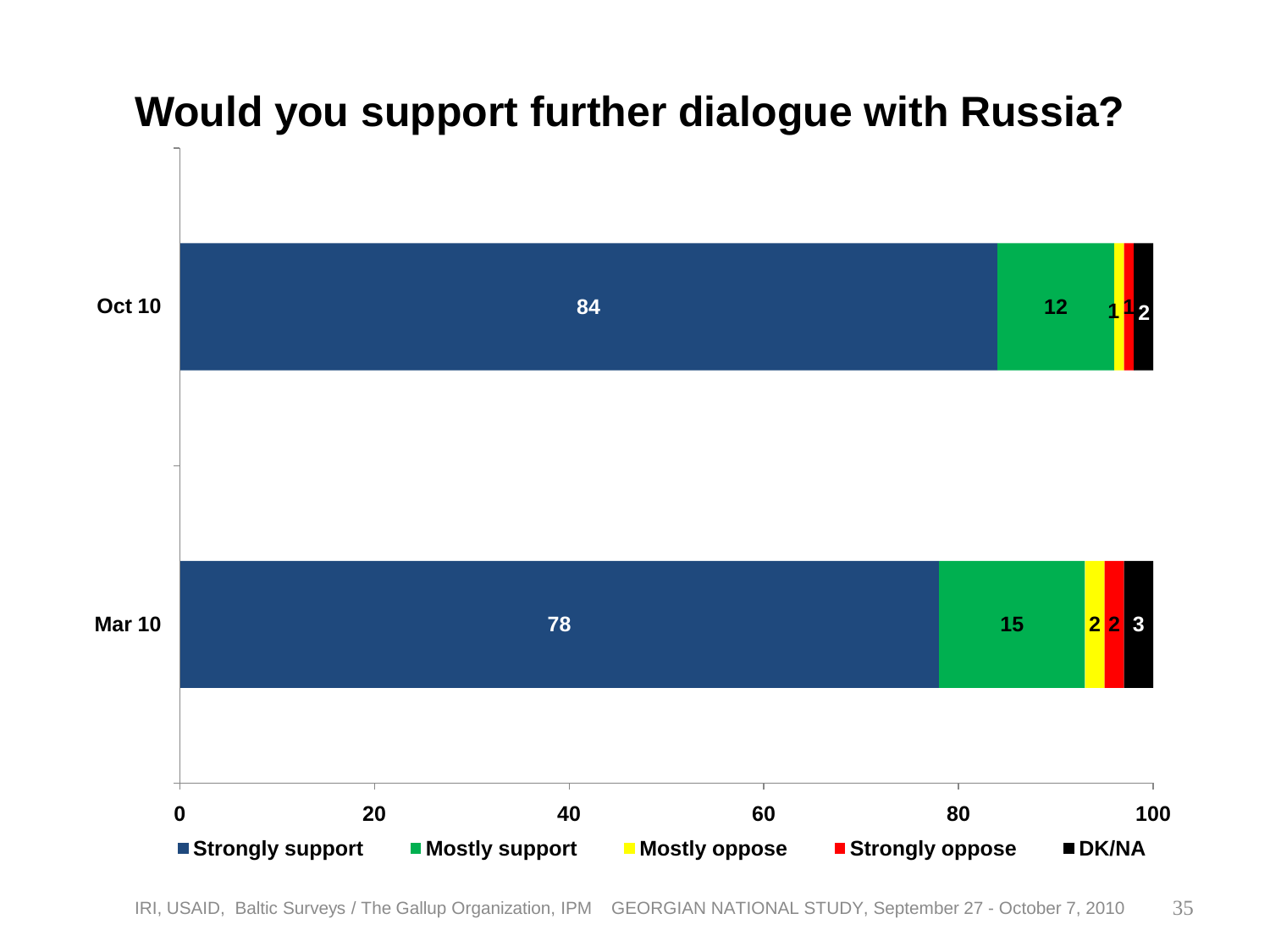

#### **Who should engage in dialogue with Russia?**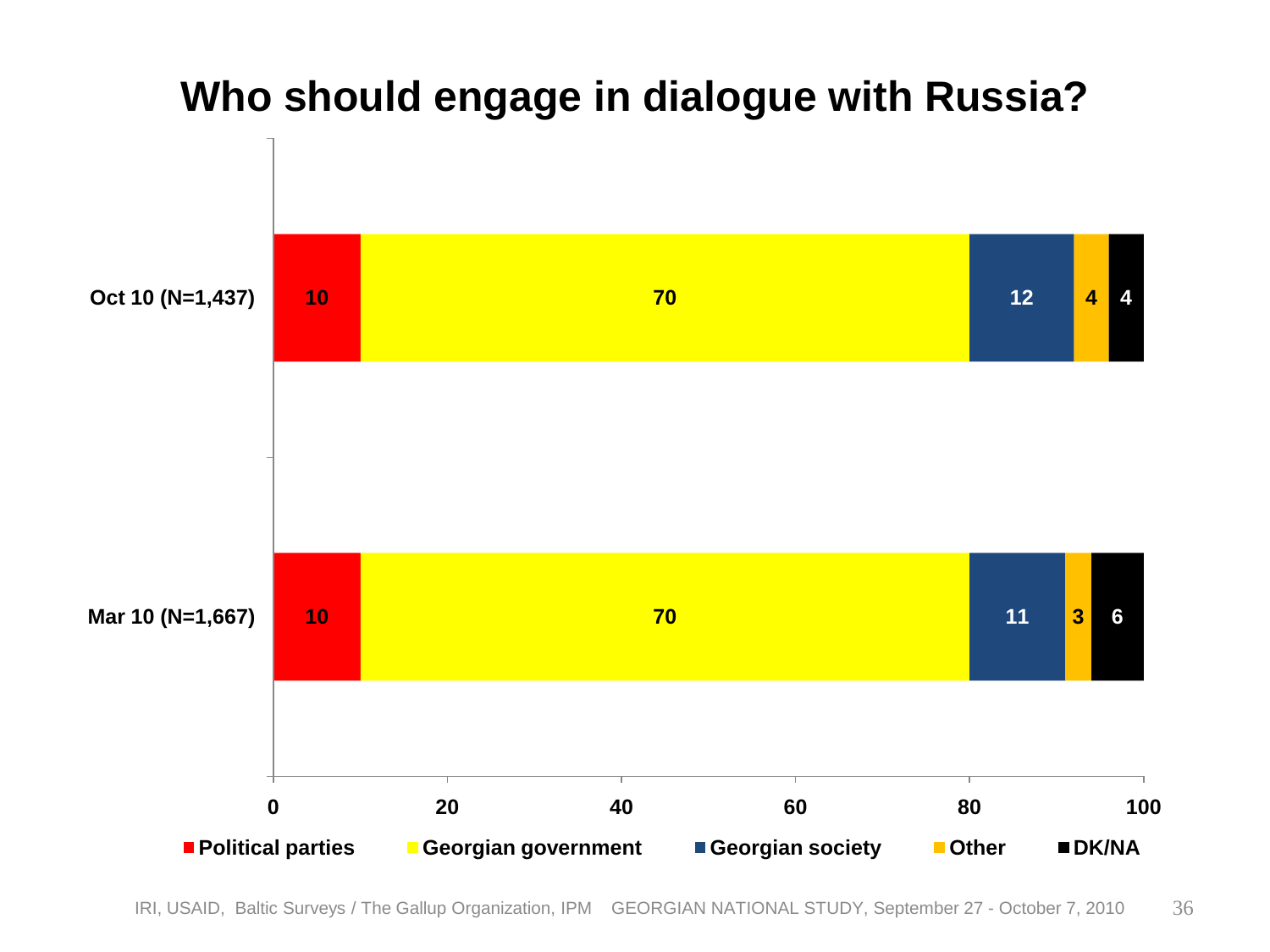#### **What is the best means to deal with the problems of Abkhazia and South Ossetia?**

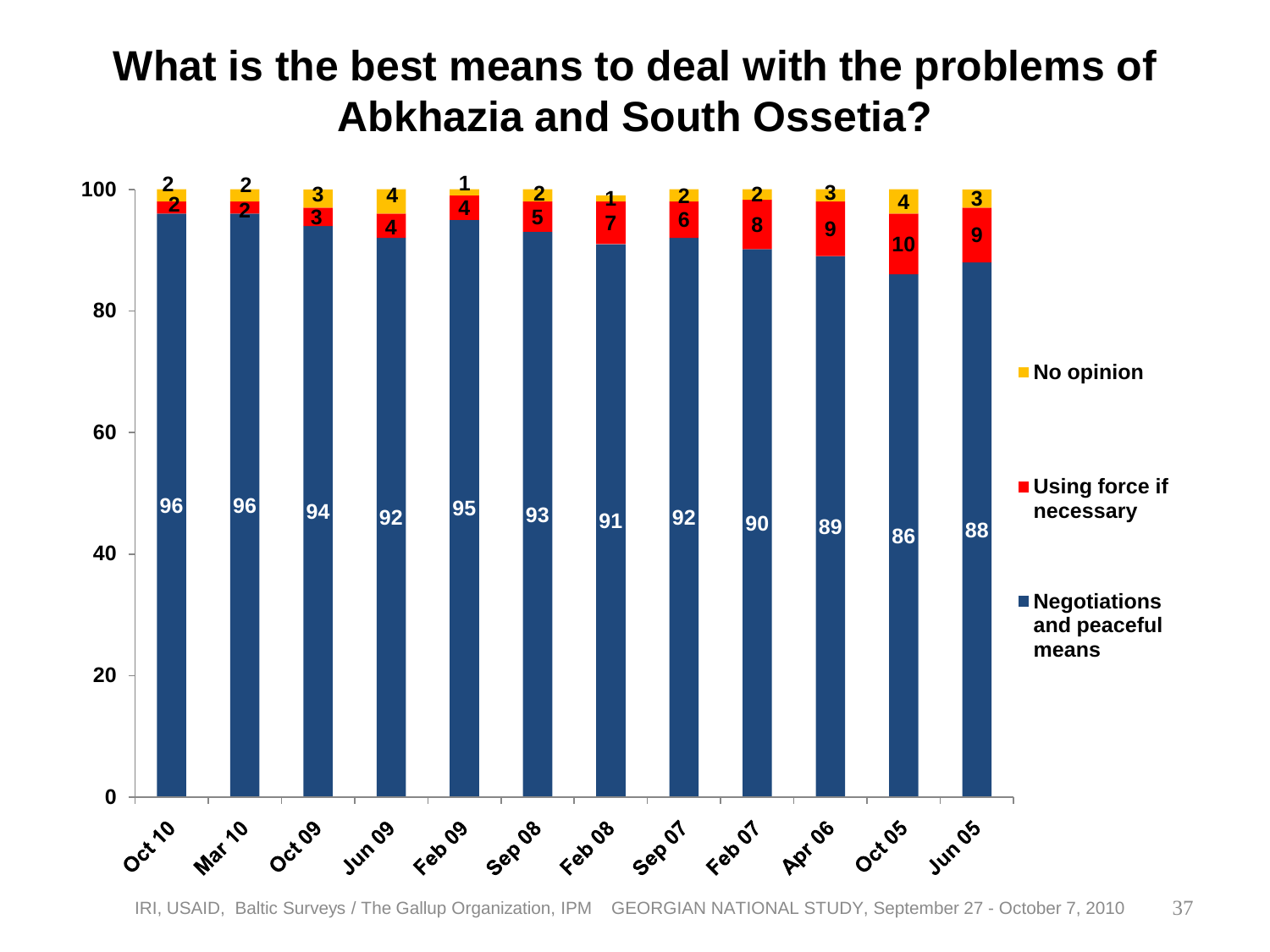### **Do you support Georgia joining NATO?**

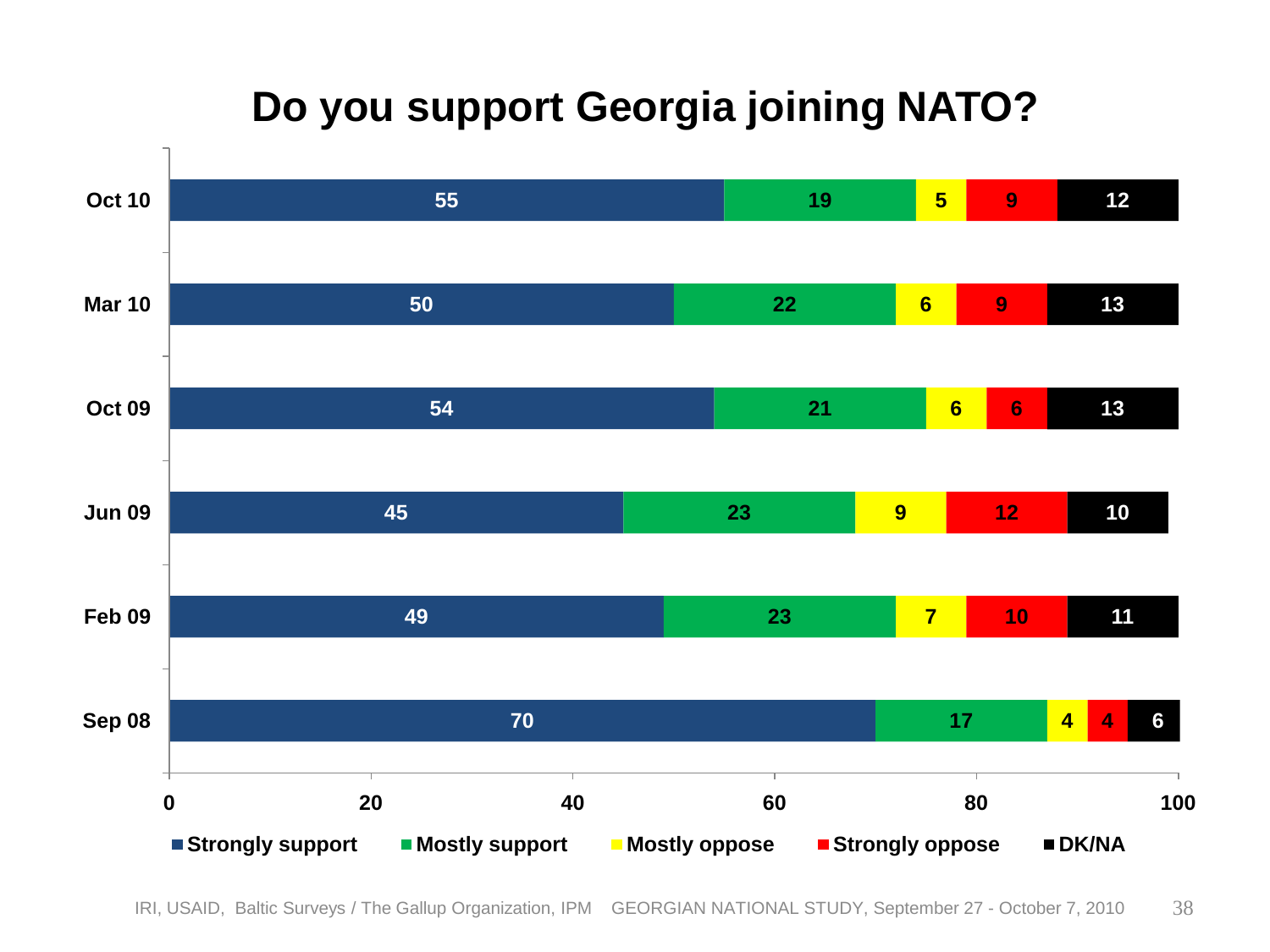#### **Which is more important to you: Georgia joining NATO or Georgia joining the European Union?**

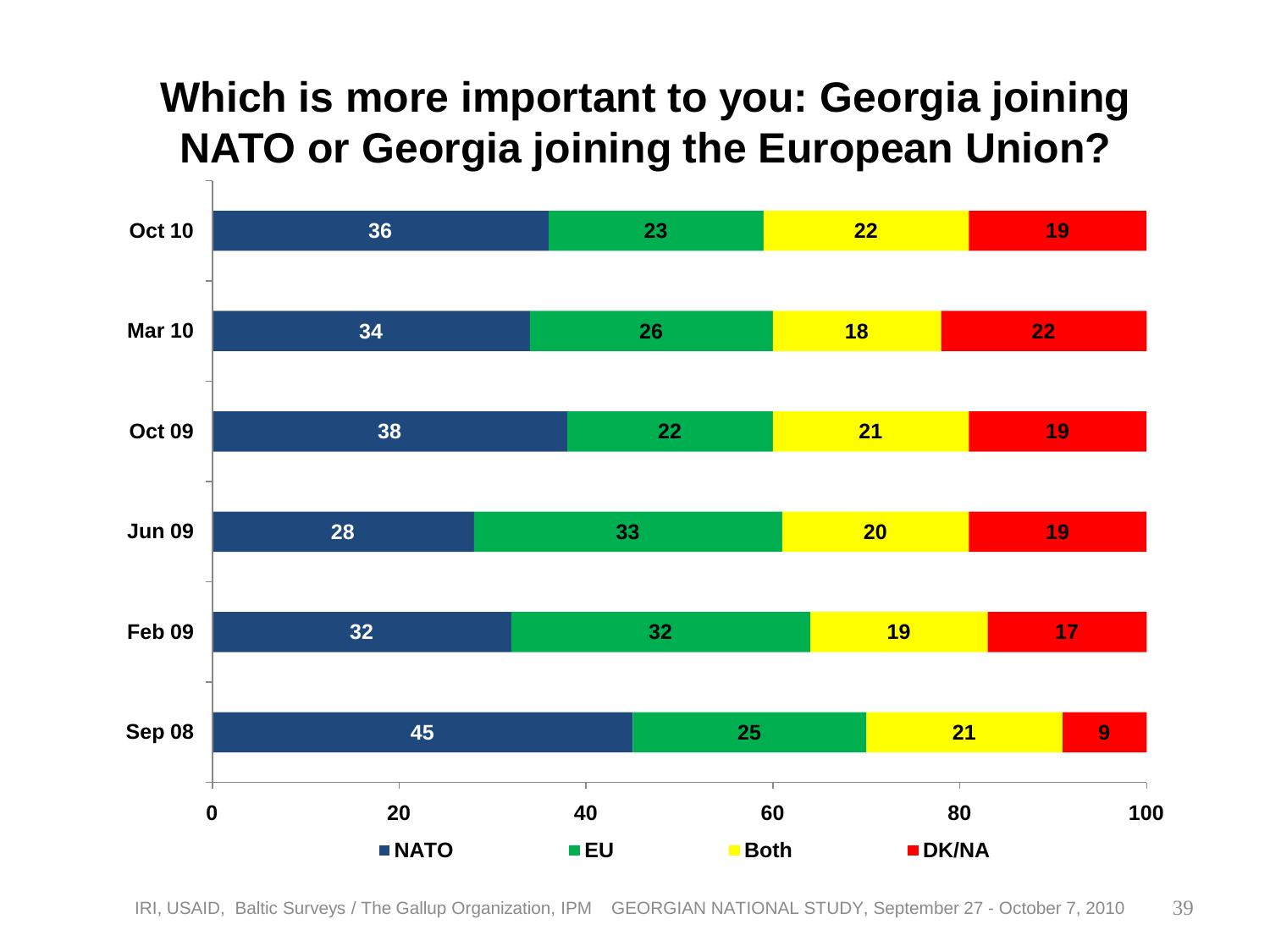#### **When do you think Georgia will become a member of NATO?**



\*In 2007 and 2008 years the answer category was "In 2008", in February 2009 this answer category was changed to "In 2009"

\*\* Included from March 2010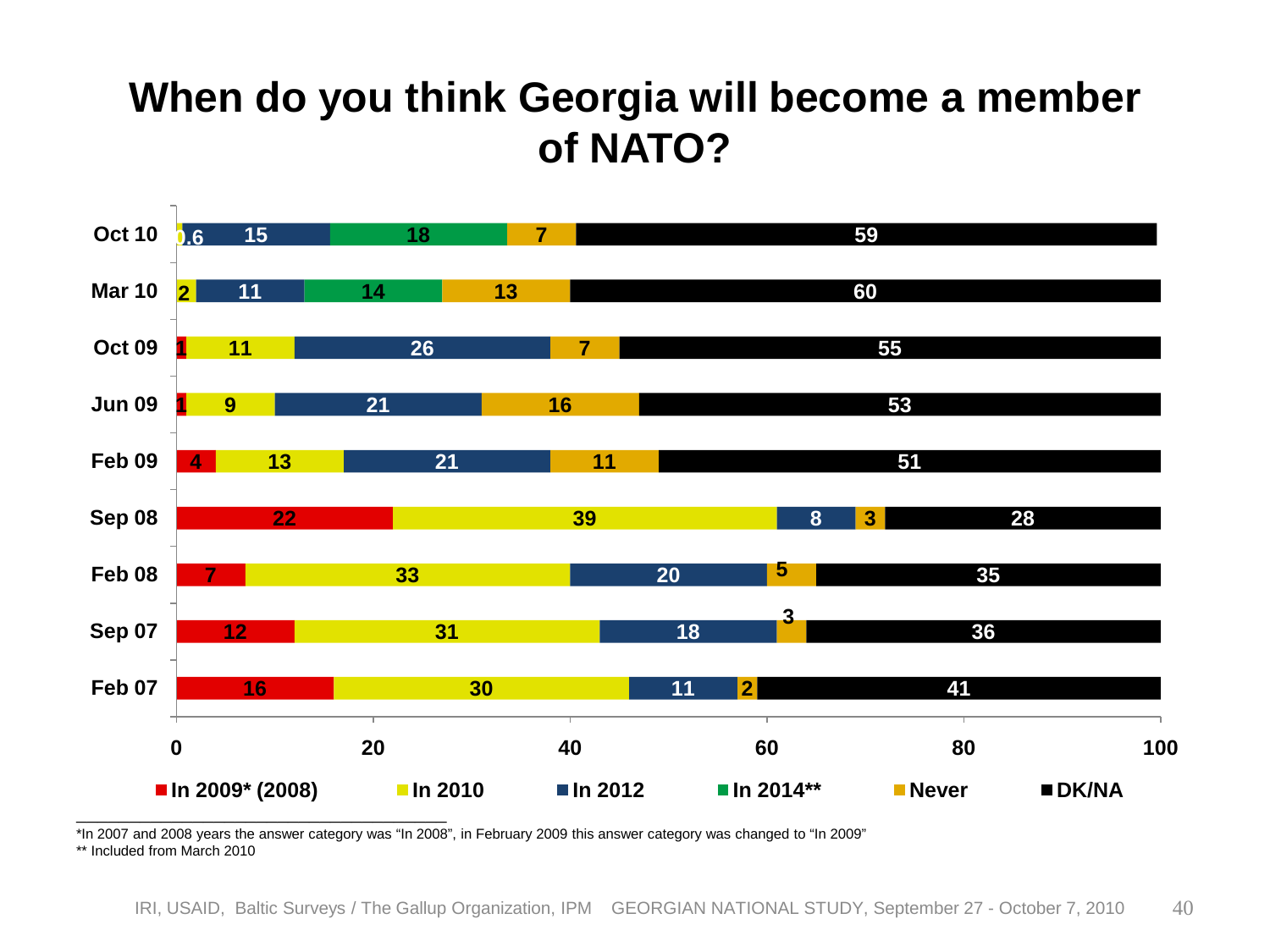#### **What in your opinion, hinders Georgia's membership in NATO?**

![](_page_40_Figure_1.jpeg)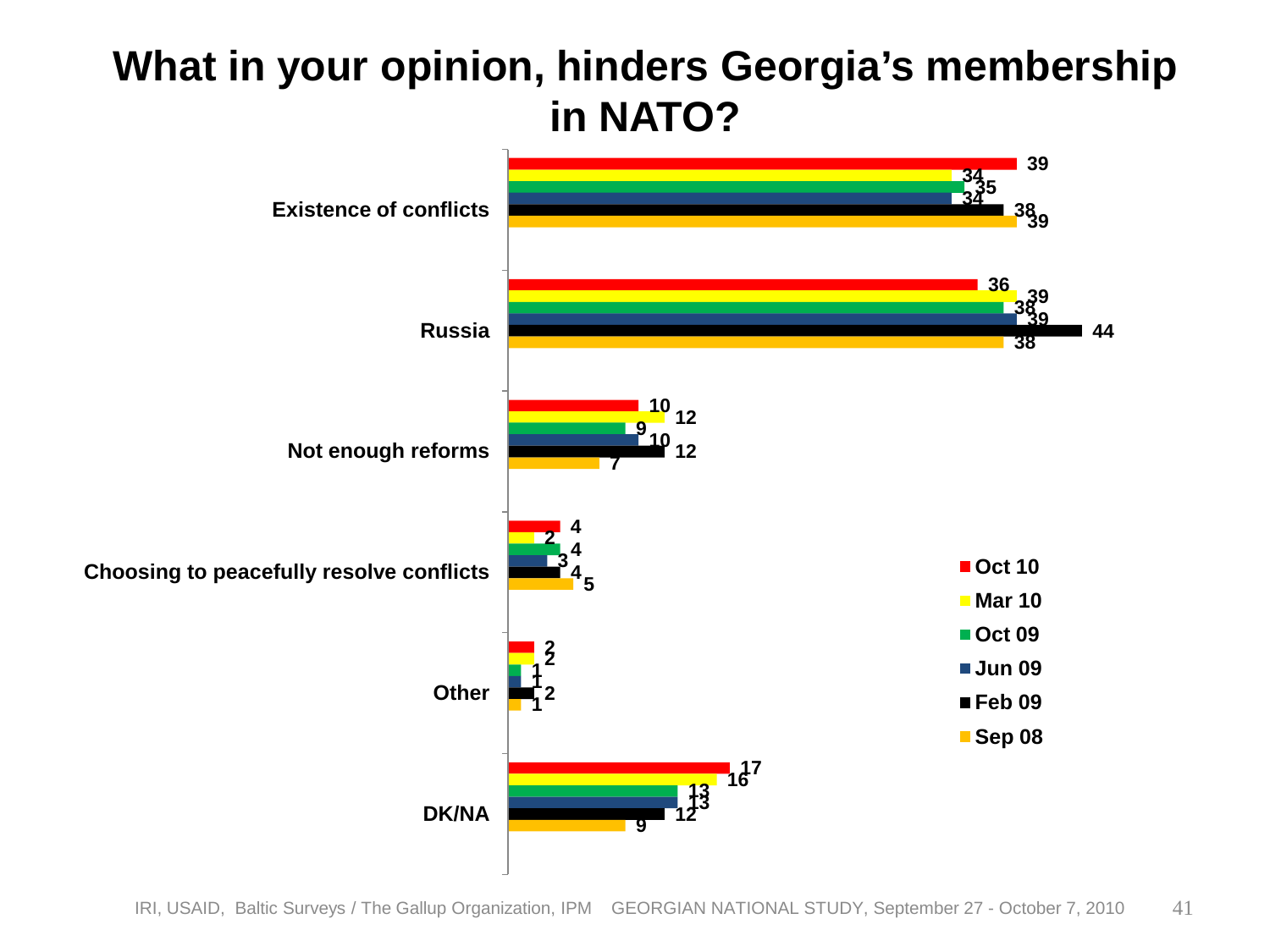#### **Do you support an international peacekeeping force in Georgia?**

![](_page_41_Figure_1.jpeg)

IRI, USAID, Baltic Surveys / The Gallup Organization, IPM GEORGIAN NATIONAL STUDY, September 27 - October 7, 2010 42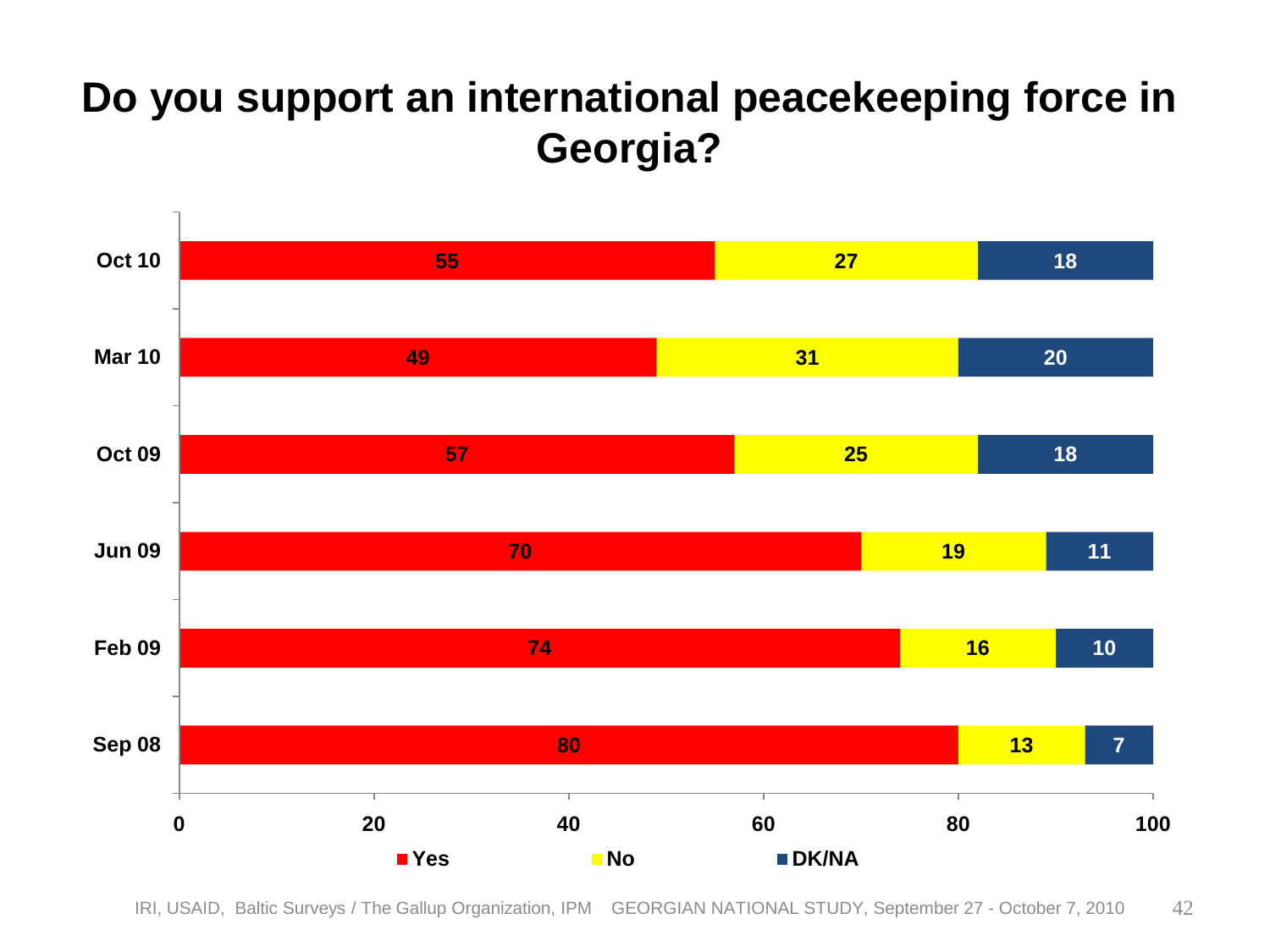#### **If yes, which country or international organization should provide the peacekeeping force? (N=827)**

![](_page_42_Figure_1.jpeg)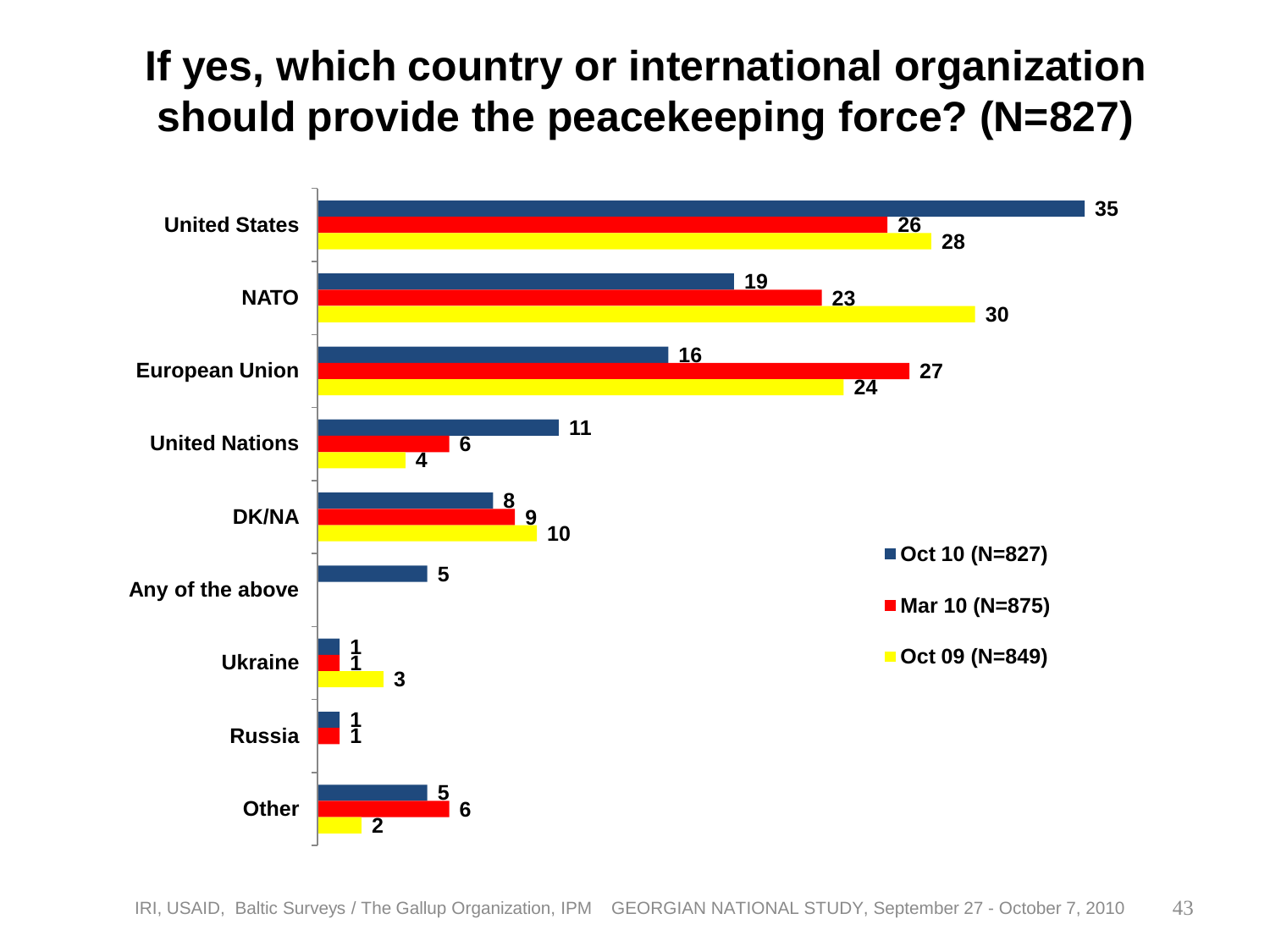#### **Do you think that Russian aggression toward Georgia is over or is it likely to resume?**

![](_page_43_Figure_1.jpeg)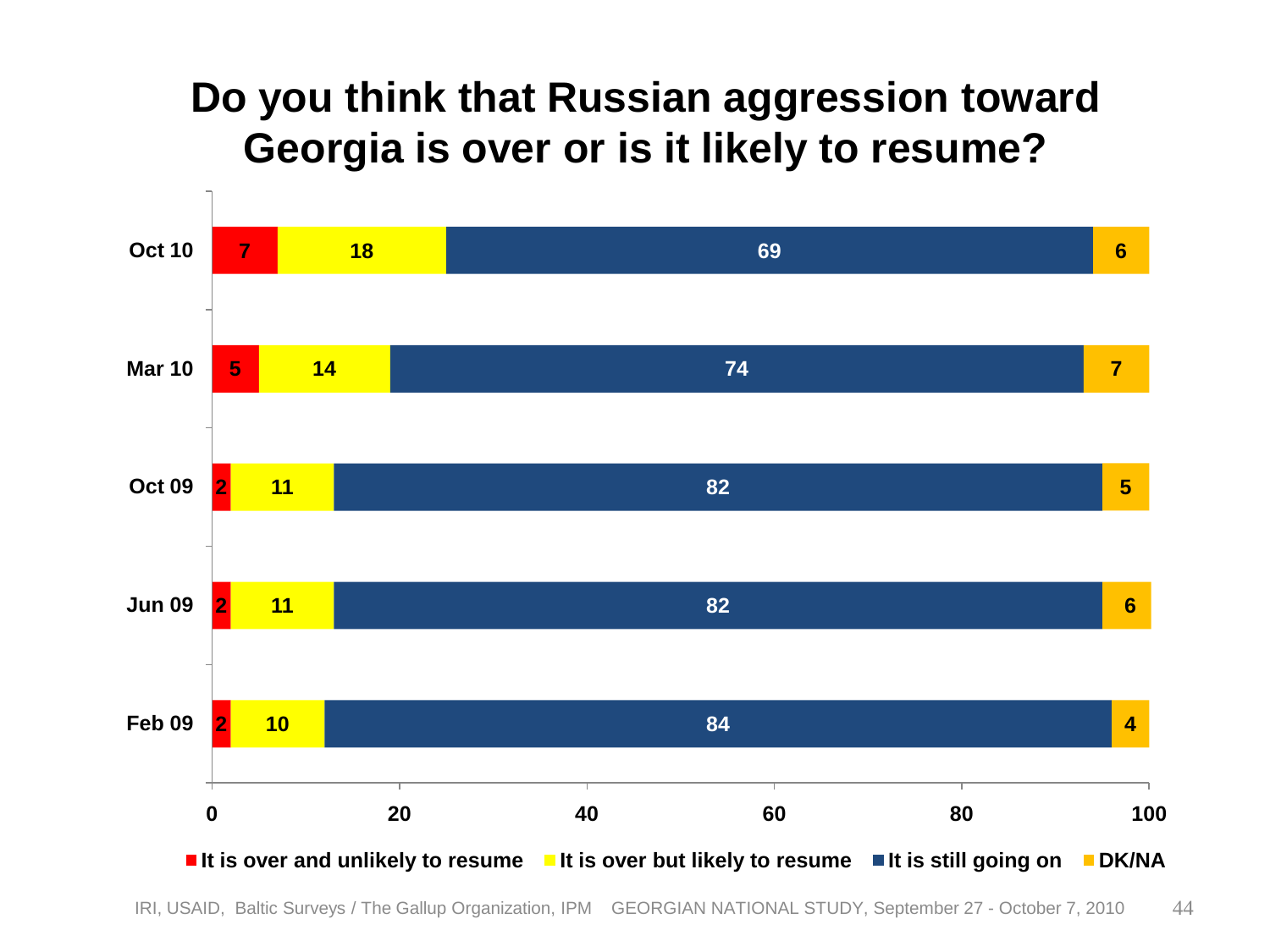### **INSTITUTIONS**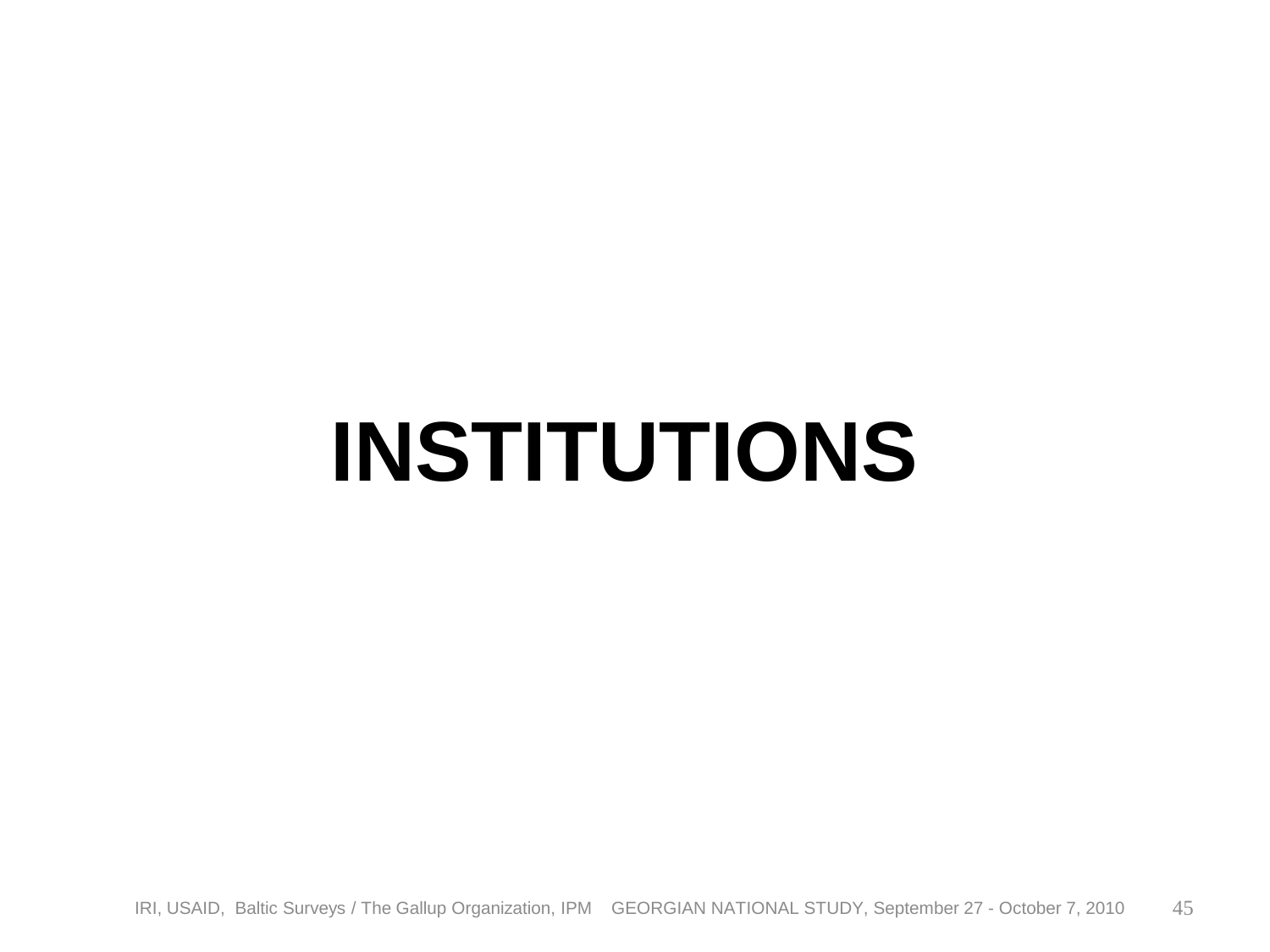#### **What is your opinion of the work of the following institutions?**

![](_page_45_Figure_1.jpeg)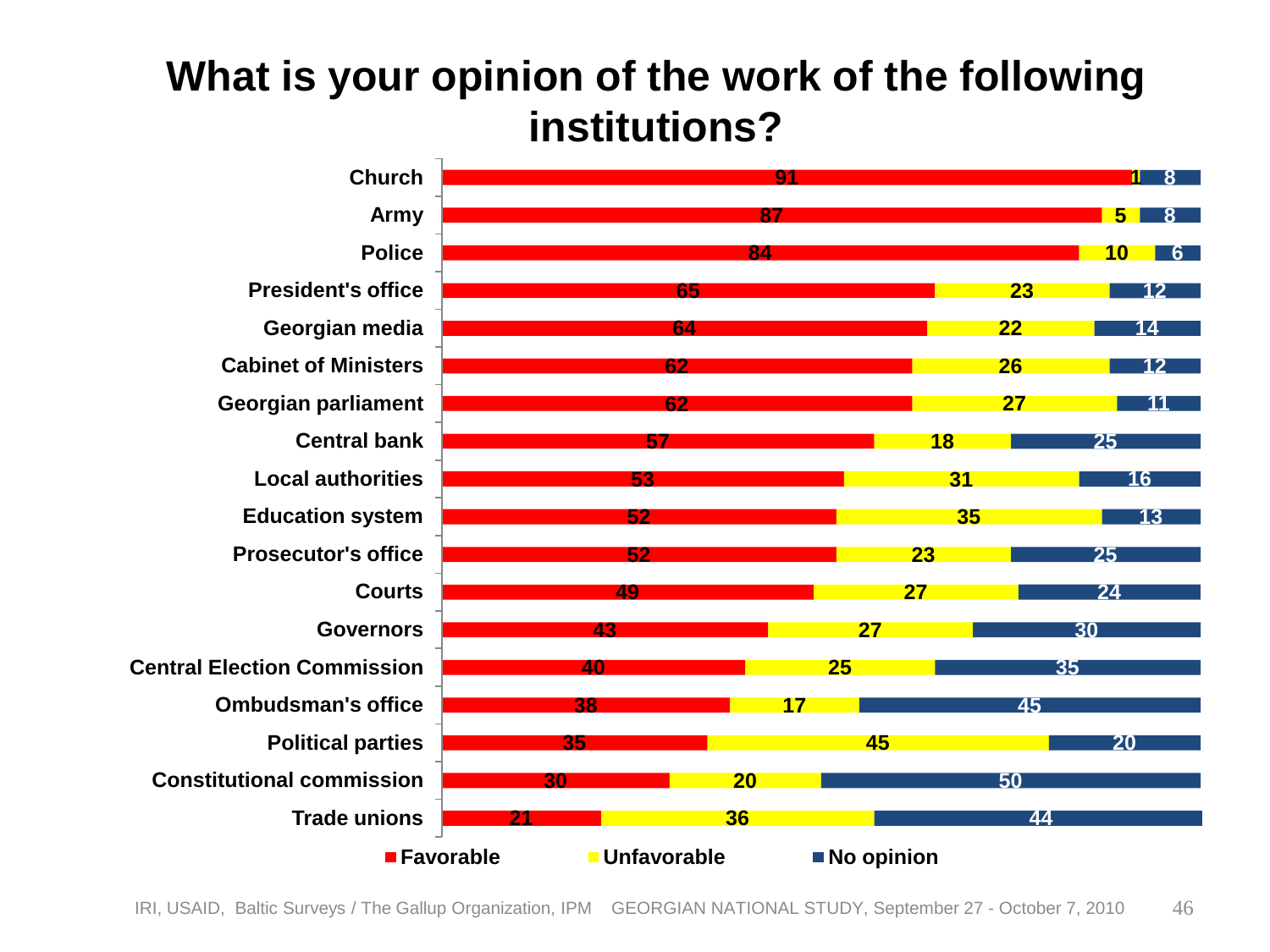#### **Do you as a citizen feel that you have received enough information on the workings of the Central Election Commission?**

![](_page_46_Figure_1.jpeg)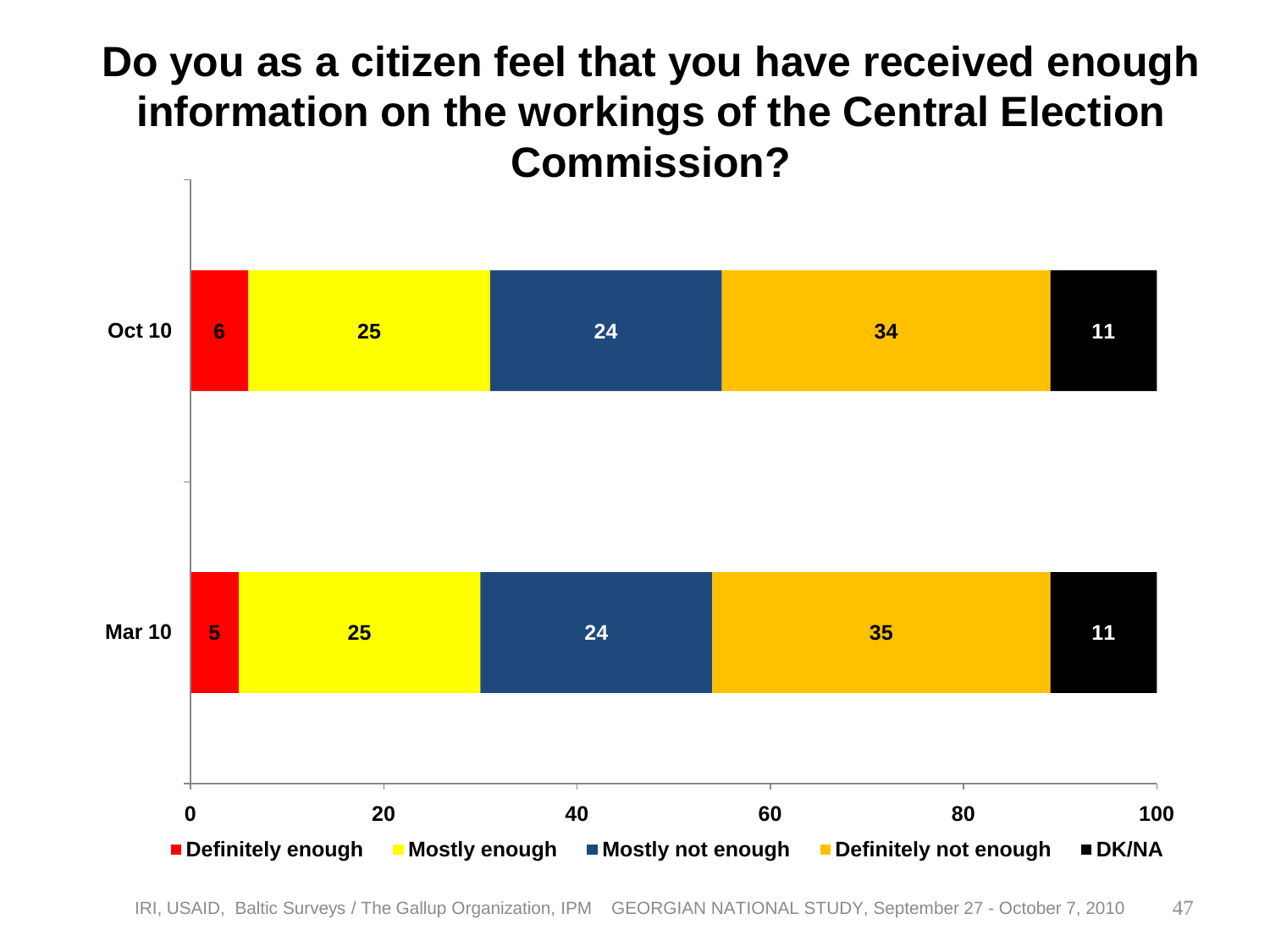#### **Do you as a citizen feel that you have received enough information on the possible amendments to the Georgian constitution?**

![](_page_47_Figure_1.jpeg)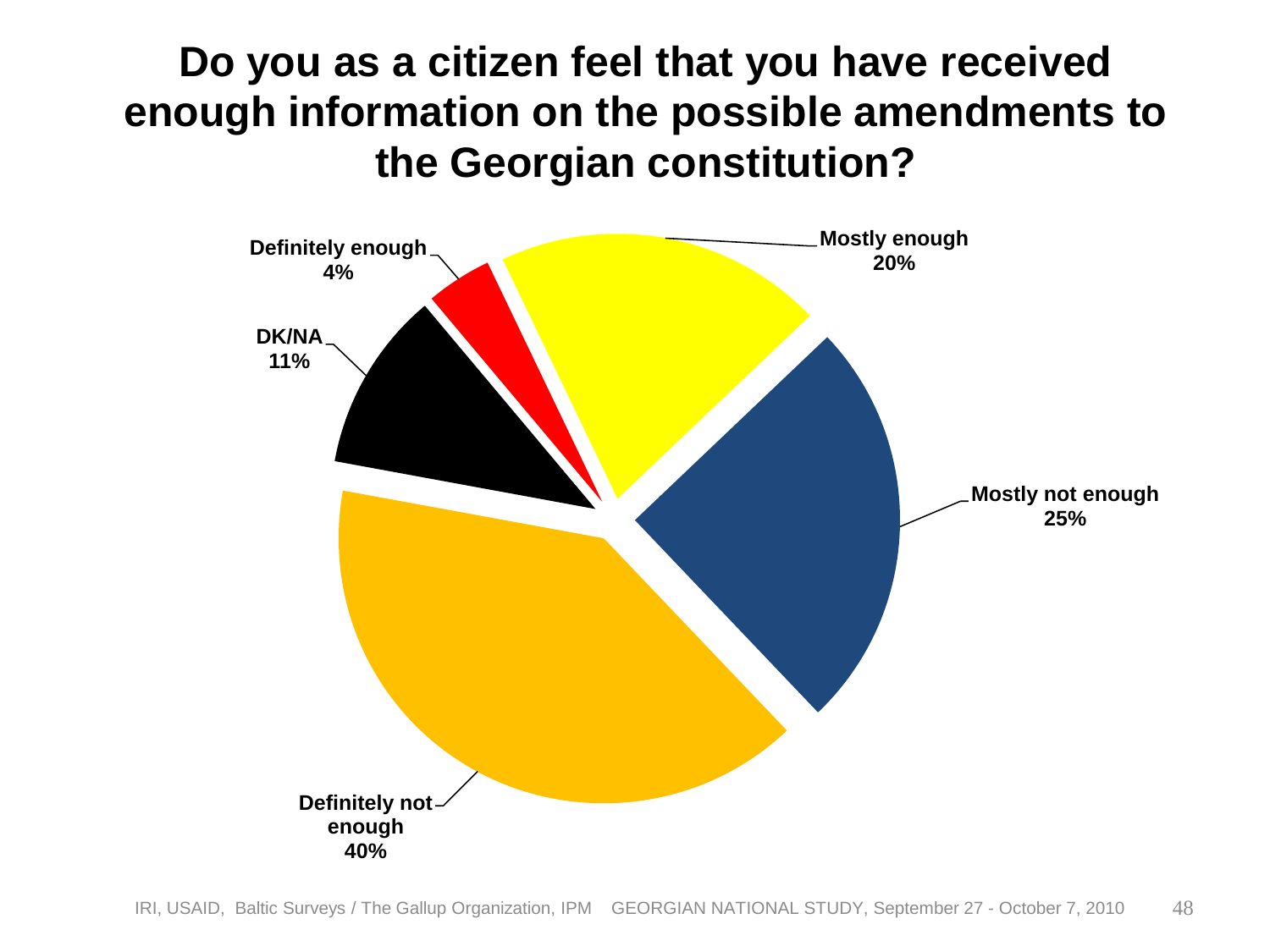# **SOURCES OF INFORMATION**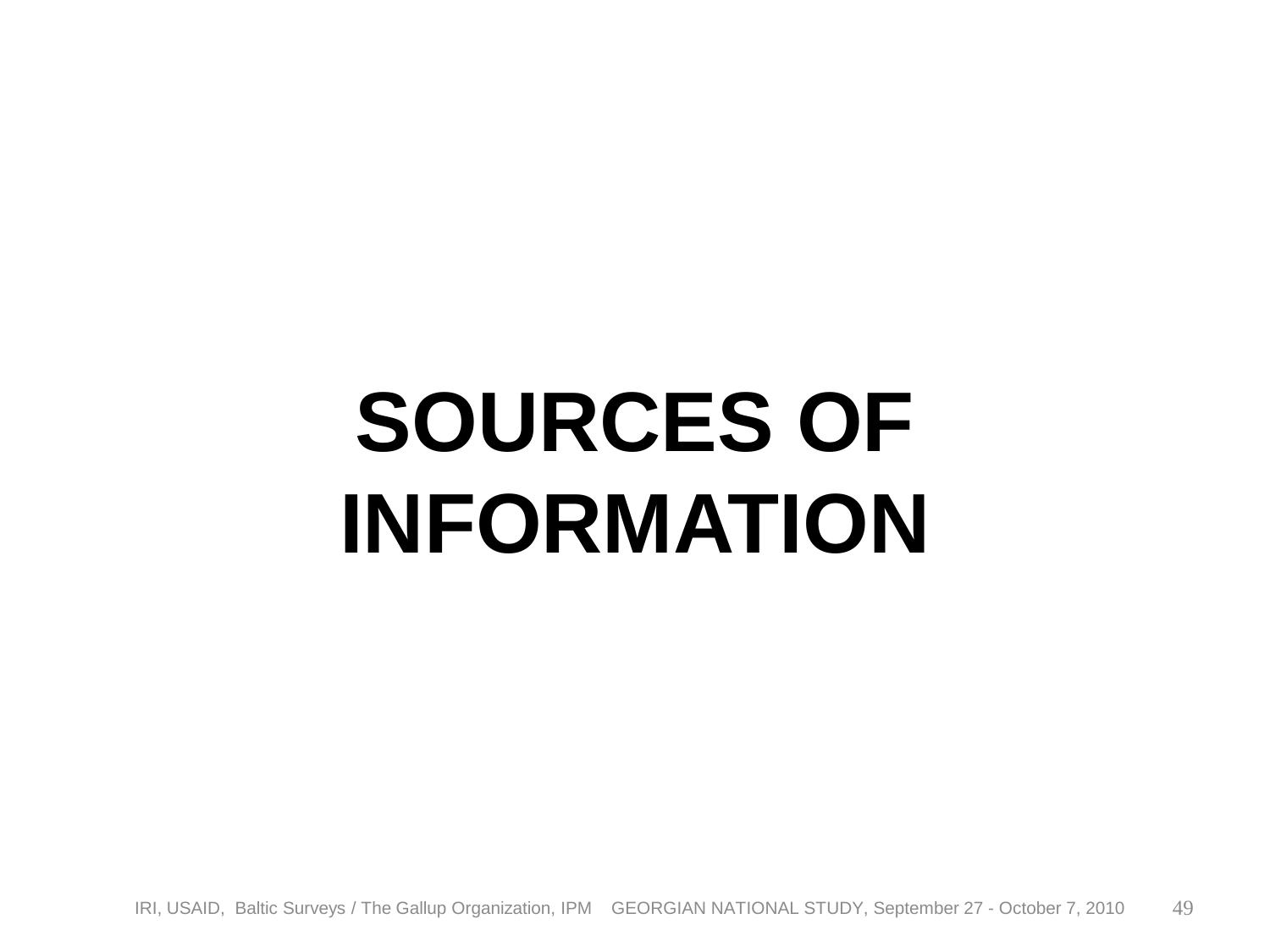#### **What are your primary sources of political information?**

![](_page_49_Figure_1.jpeg)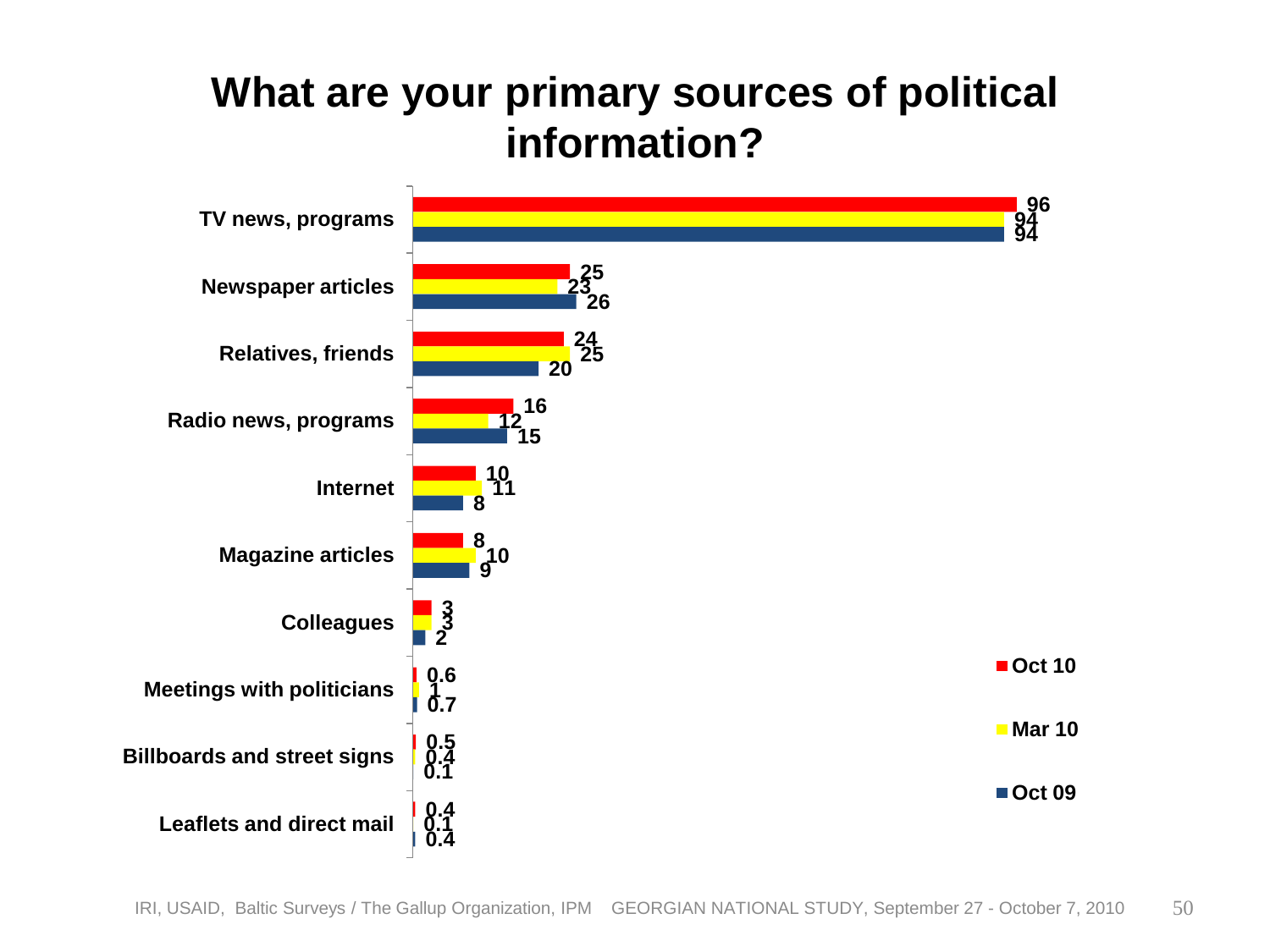#### **Is Georgian mass media free to express various political views or there is there government control over media content?**

![](_page_50_Figure_1.jpeg)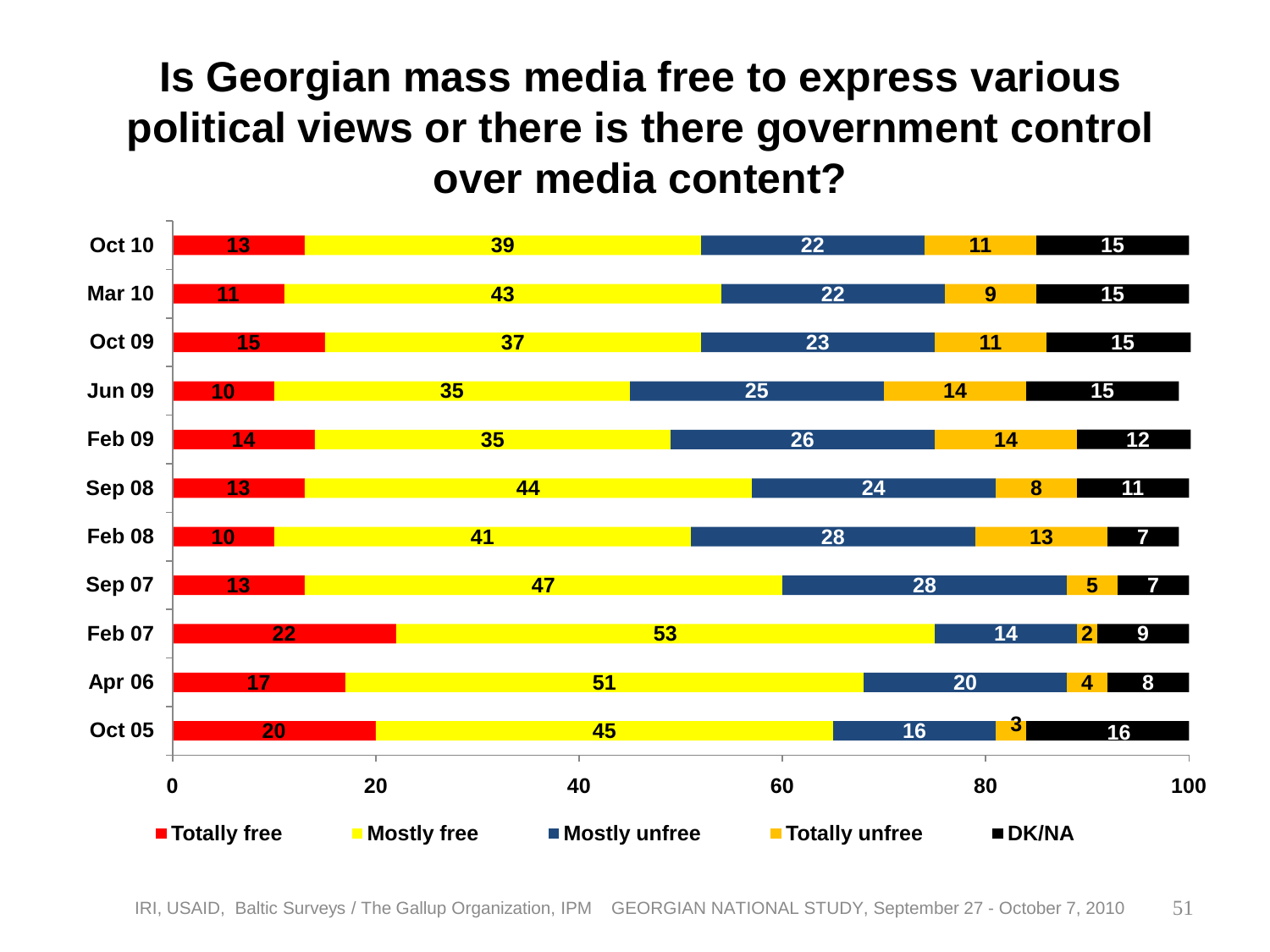#### **Why do you think that Georgian mass media is not free to express various political views?**

![](_page_51_Figure_1.jpeg)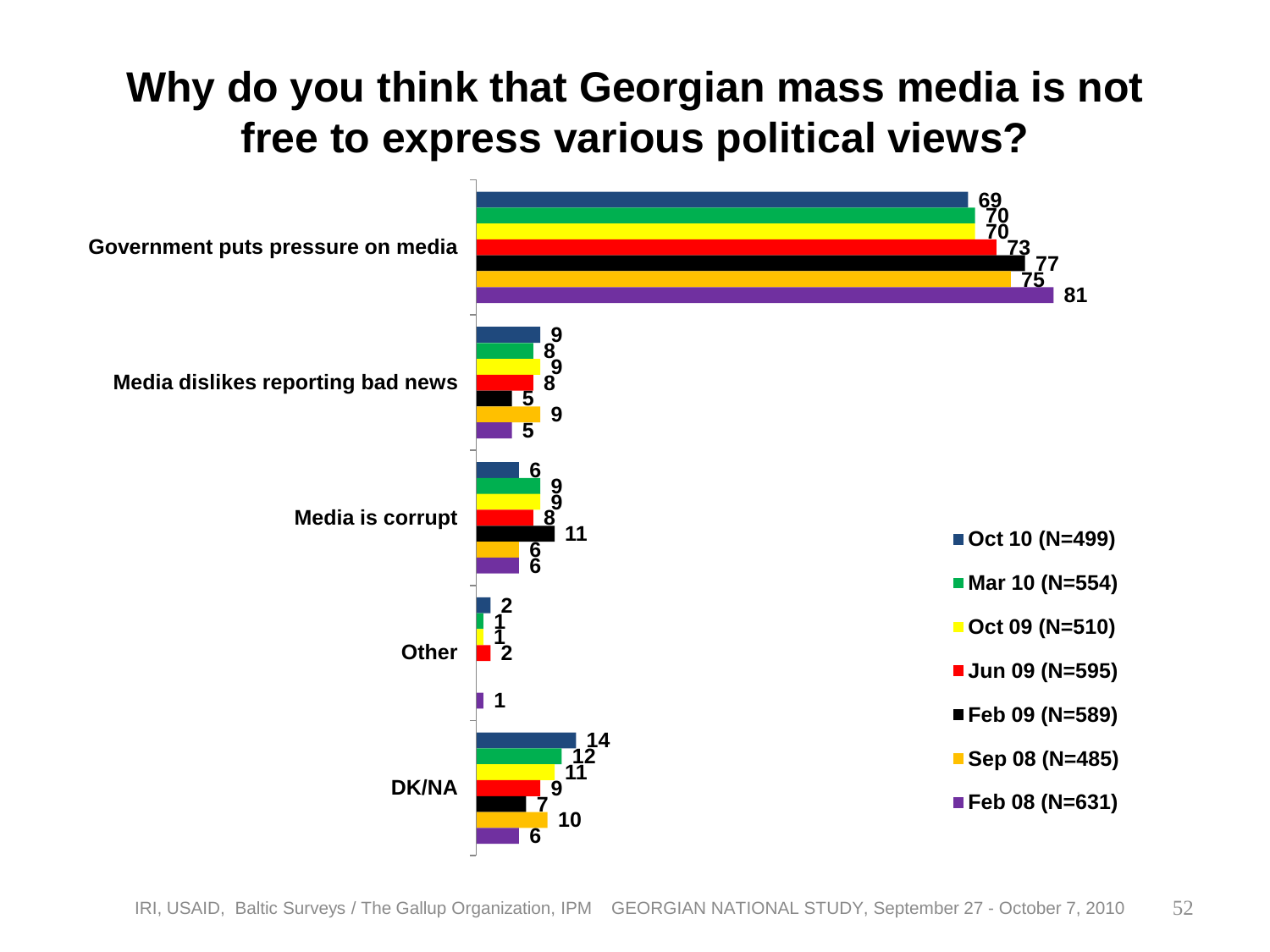#### **How many times per week do you access the Internet?**

![](_page_52_Figure_1.jpeg)

**Every day 5-6 times per week 3-4 times per week 1-2 times per week Less often Never DK/NA**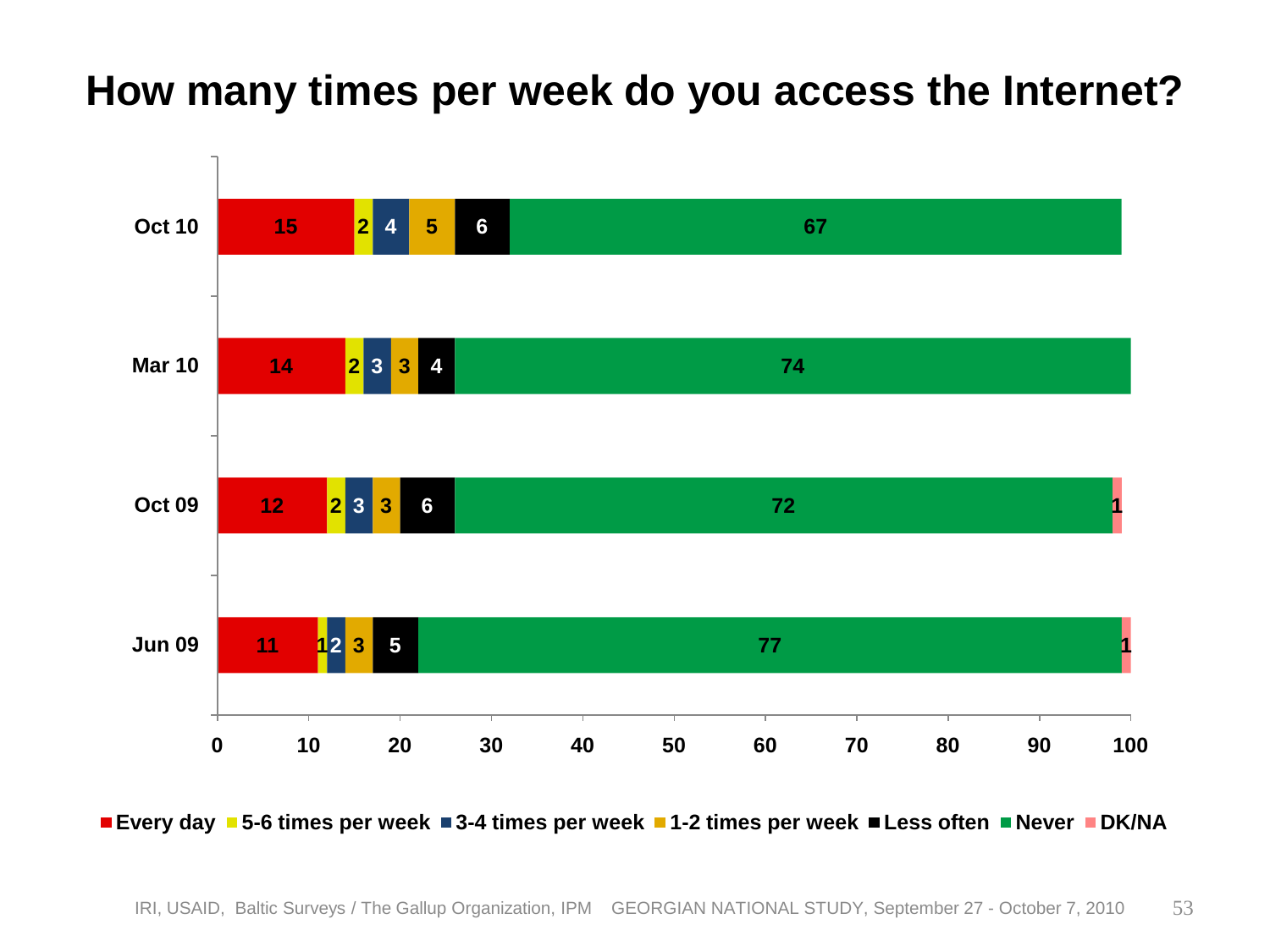#### **Where do you access the Internet?**

![](_page_53_Figure_1.jpeg)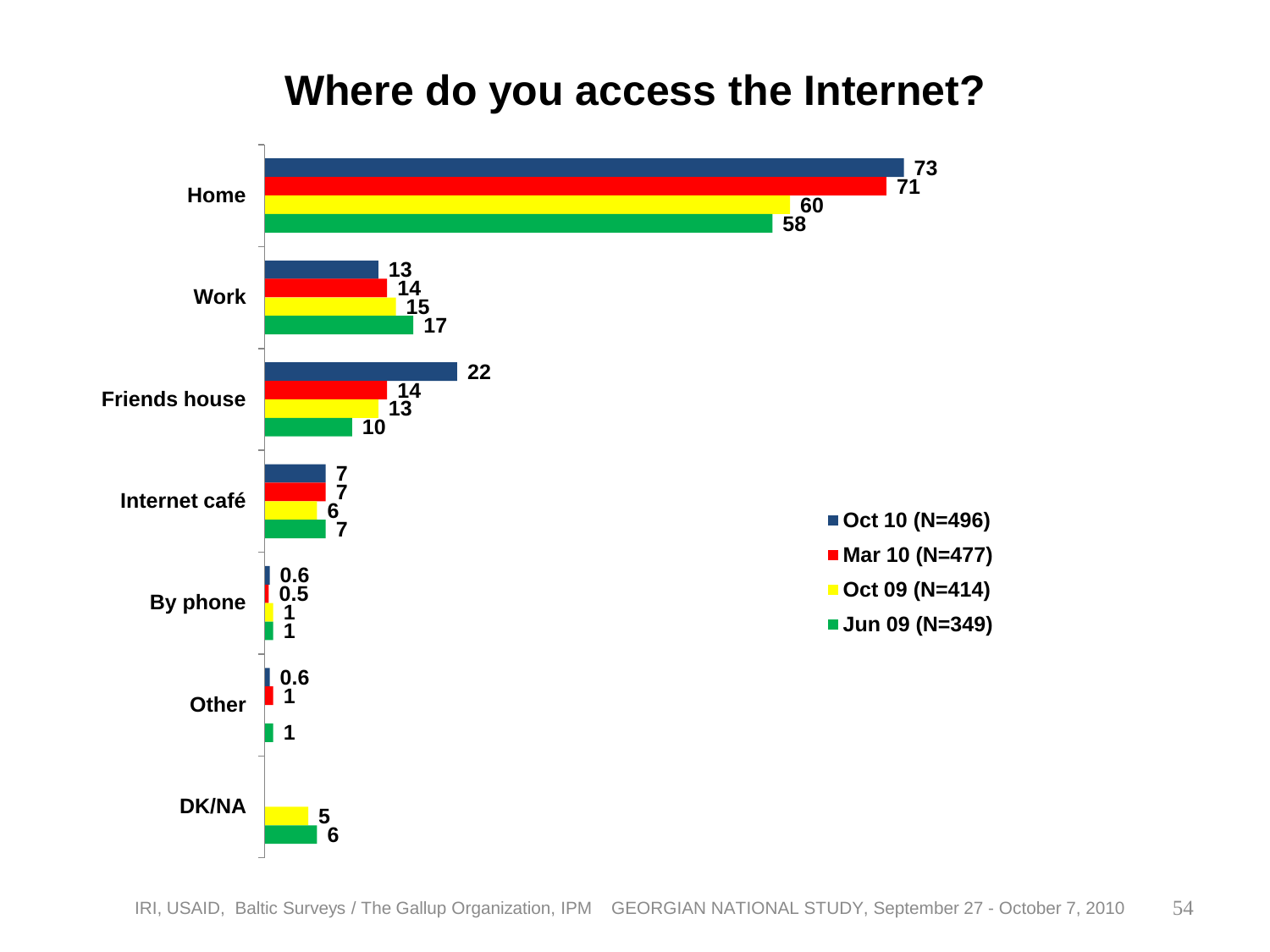### **SOCIO-DEMOGRAPHICS**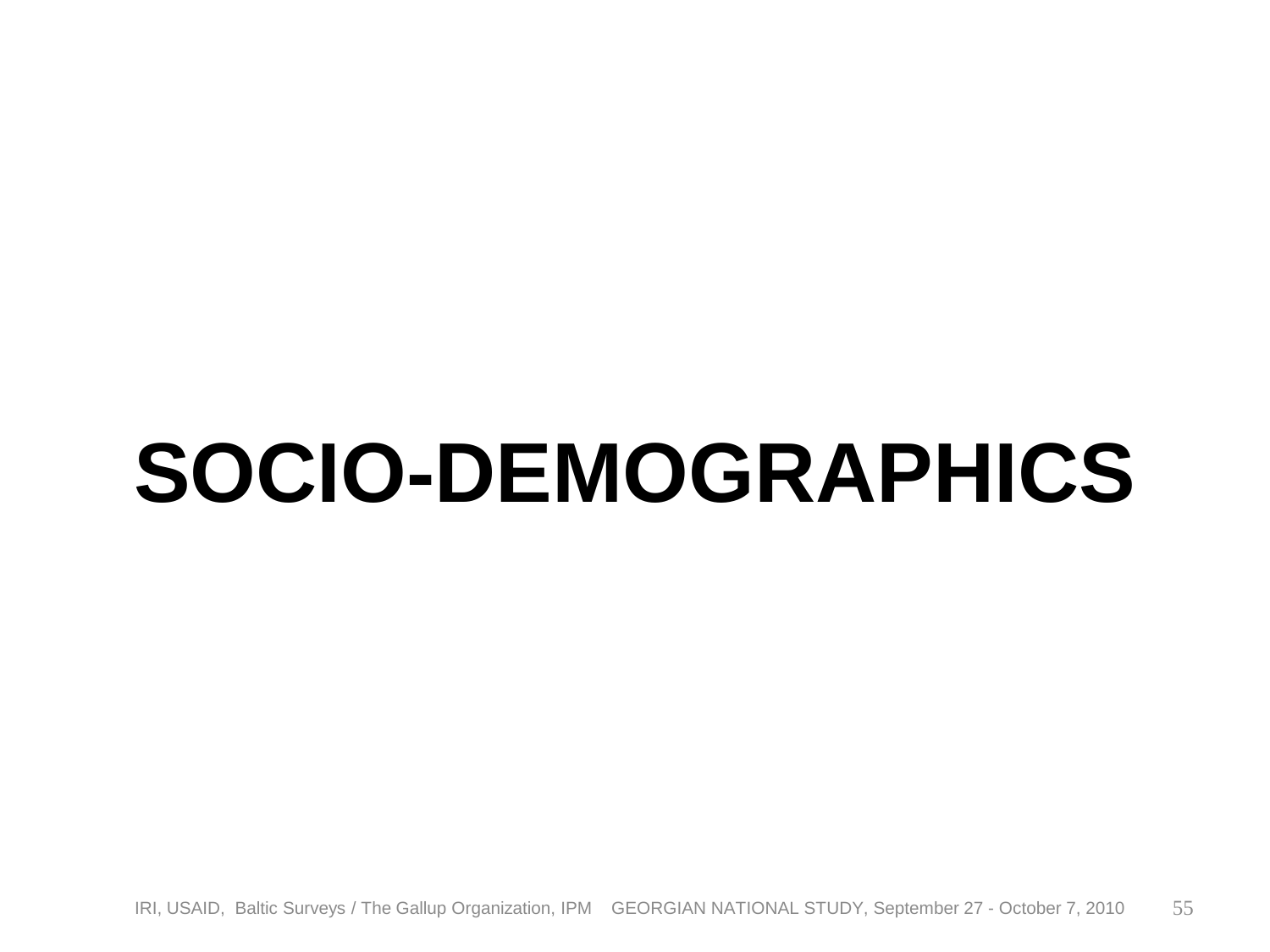![](_page_55_Figure_0.jpeg)

![](_page_55_Figure_1.jpeg)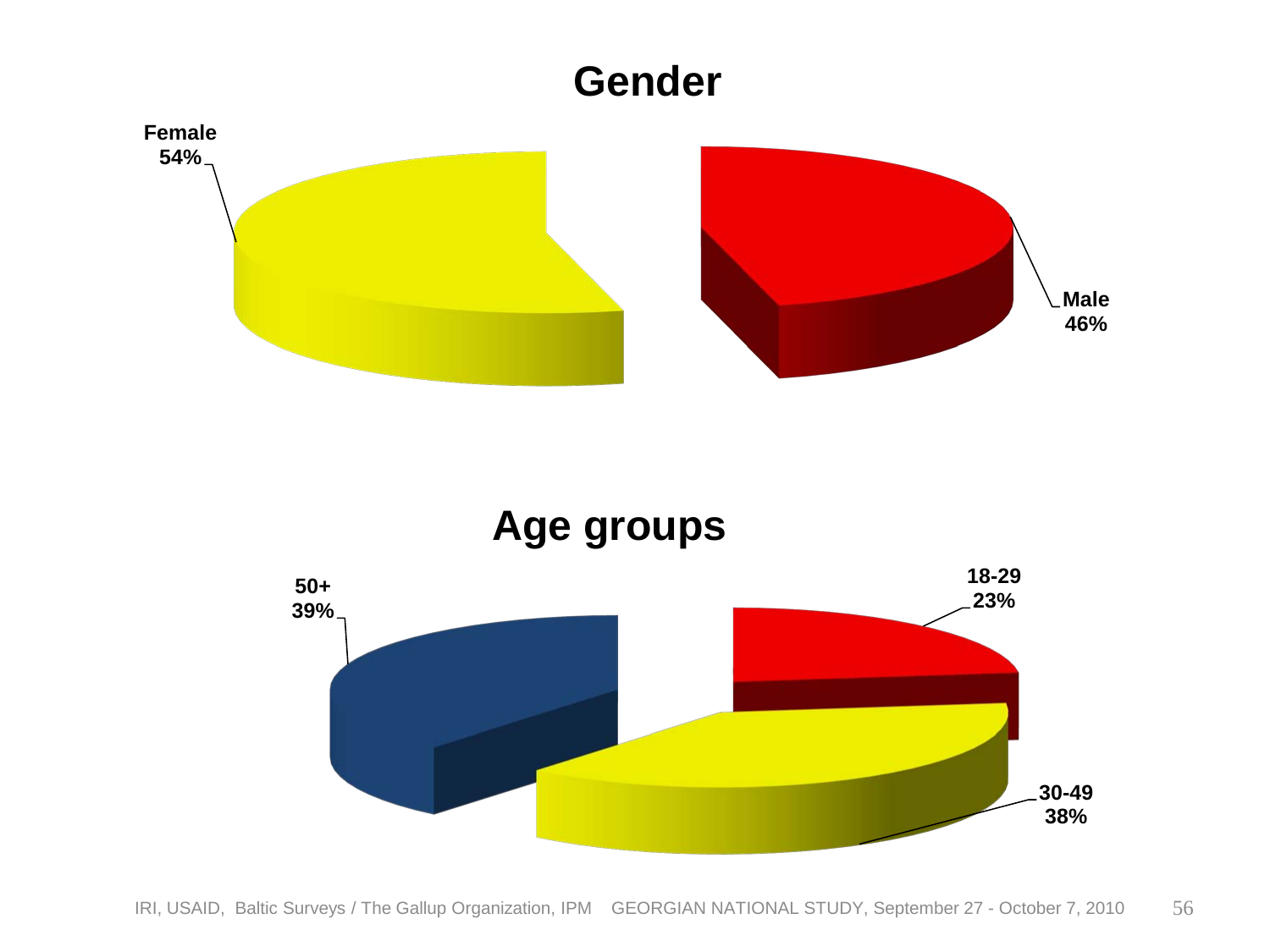![](_page_56_Figure_0.jpeg)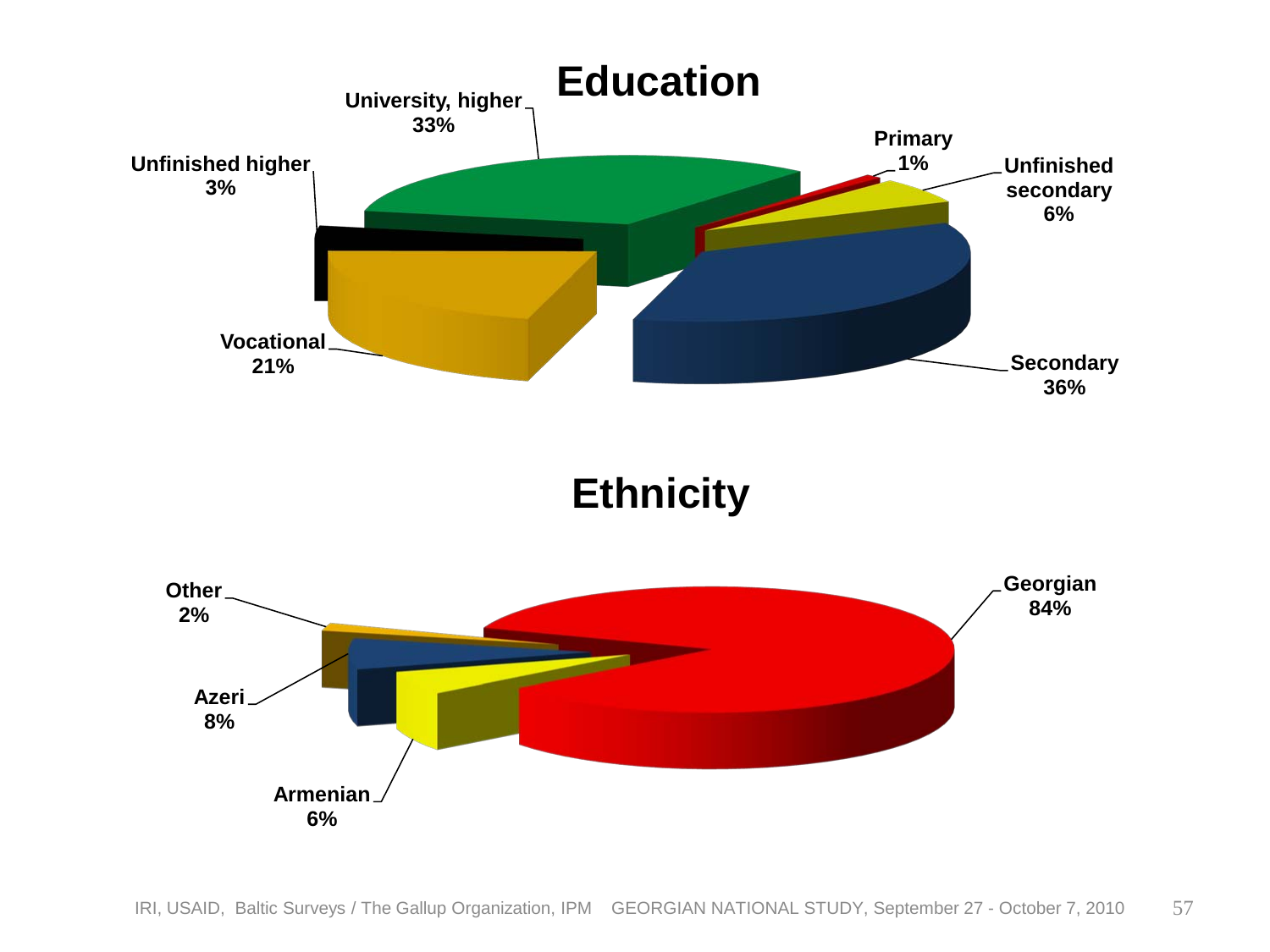![](_page_57_Figure_0.jpeg)

#### **Attendance of religious service**

![](_page_57_Figure_2.jpeg)